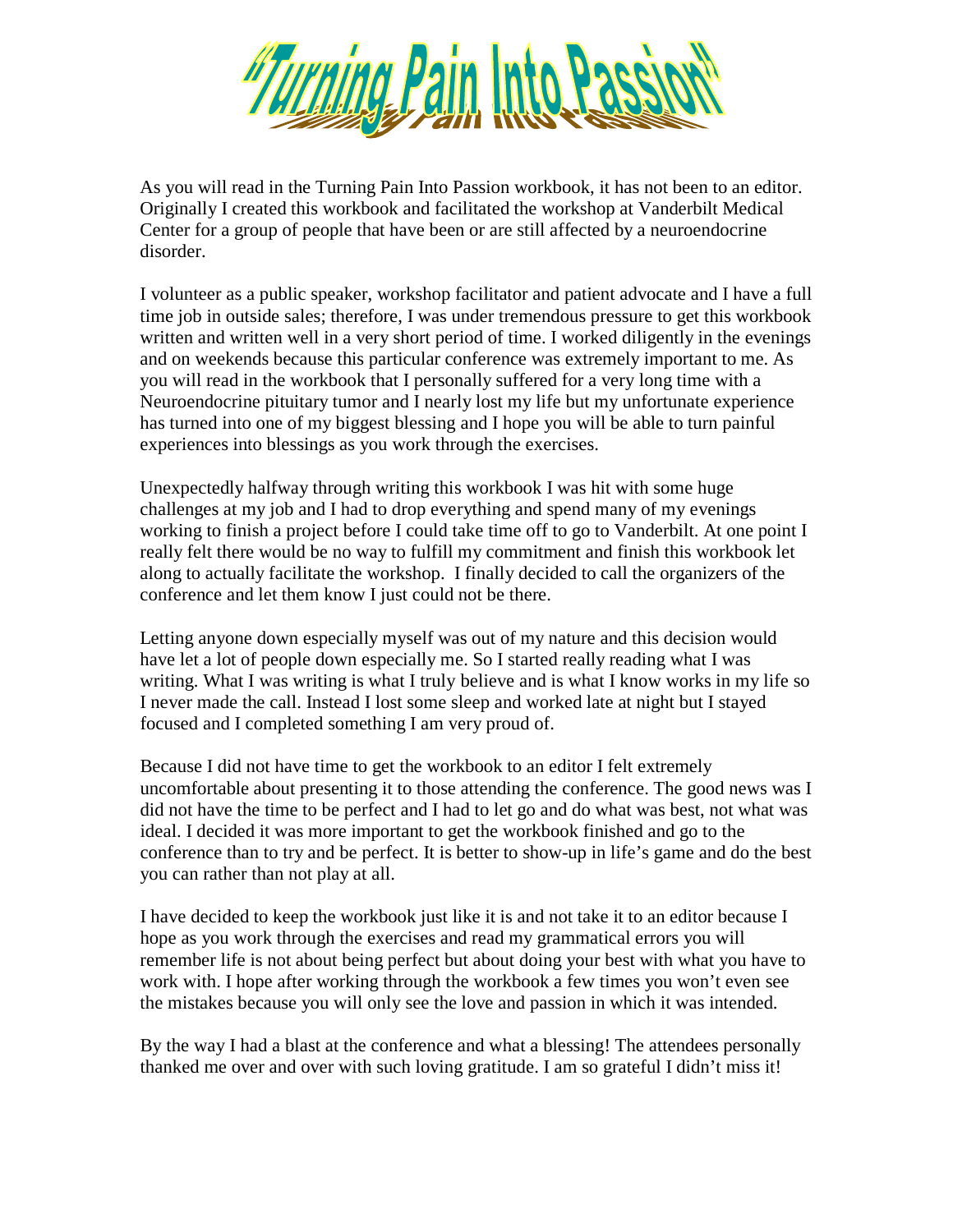

By: Sharmyn McGraw



## Today Is The Day I Live My Dreams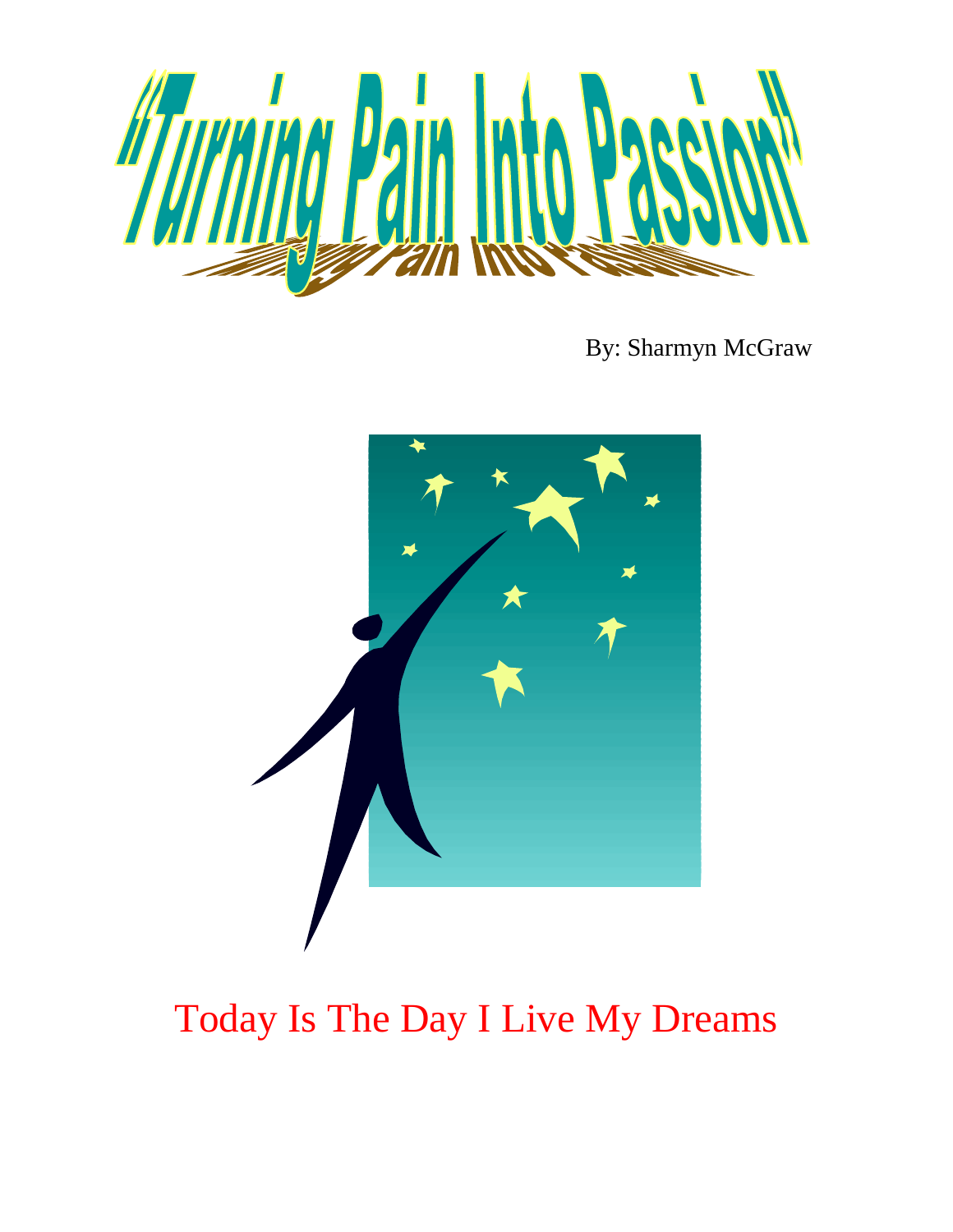

Workbook

By: Sharmyn McGraw

### *Turning Pain Into Passion workbook* is designed to help guide you to discover inside of yourself passion for living your life far beyond your own expectations.

This workbook is based on the author's personal experiences and is not to replace any medical treatments. It is designed to help you break through personal blocks and discover inside of yourself a more passionate life.

*Suggestion:* This workbook maybe more affective in combination with a professional therapist or a life coach, always consult a medical professional whenever necessary.

- My Life Is About Me
- □ Getting Started
- Questioning Your Reactions
- □ Watch Your Mouth
- Grateful For Our Mistakes
- Gratitude, Gratitude, Gratitude
- **Breaking Through**

*"What lies behind us and what lies before us are tiny matters compared to what lies within us."*

*~Oliver Wendell Holmes~*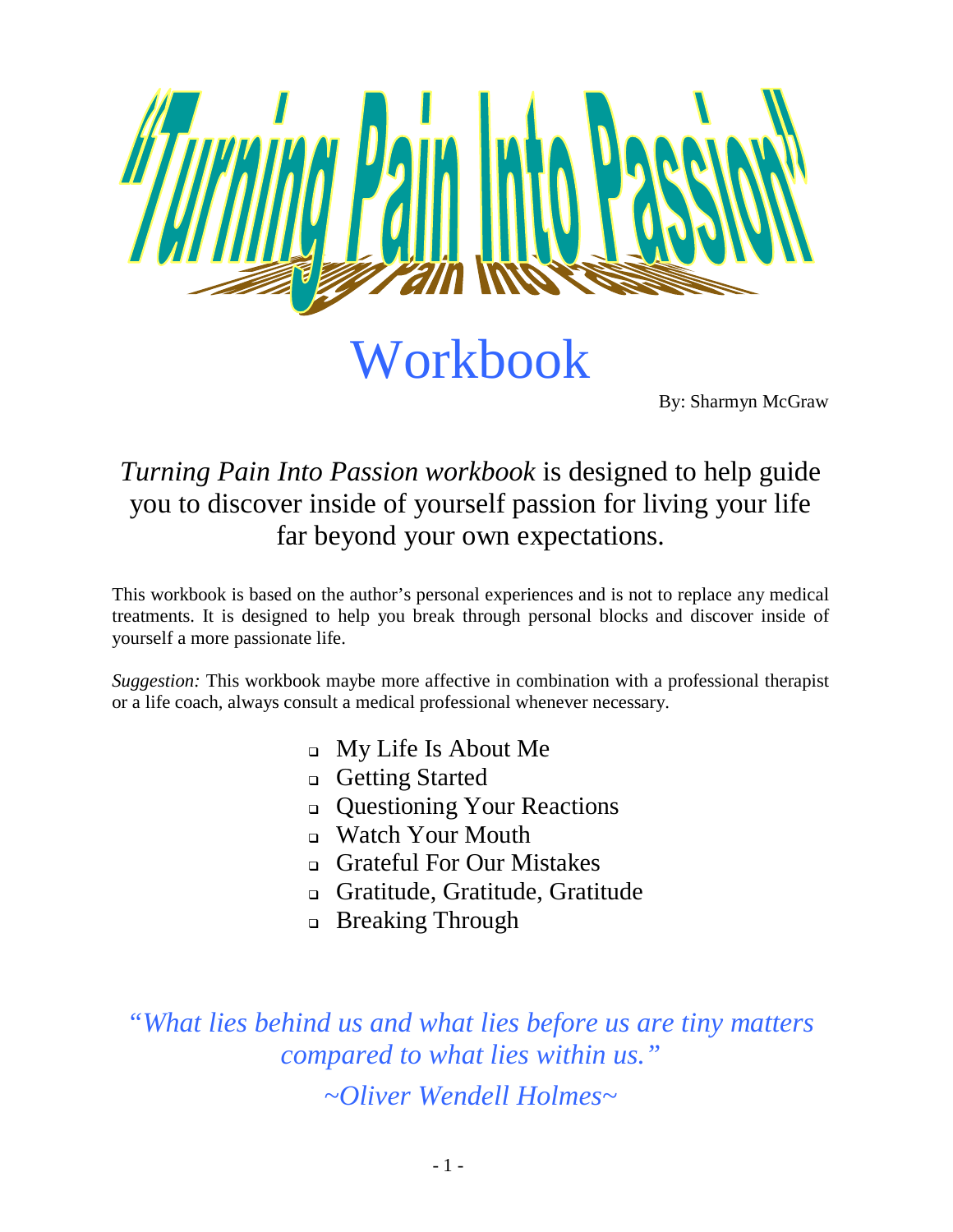## "My Life Is About Me"



"Life is not a journey to the grave with the intention of arriving safely in a pretty and well preserved body, but rather to skid in broadside, thoroughly used up, totally worn-out, and loudly proclaiming – WOW--What a Ride!"

By the time my parents were 24 years old in the early 60's they all ready had four children under the age of six. My father left his home in North Carolina at 16 years old because of physical and mental abuse from his alcoholic father. Dad was barely 17 years old when he moved to Las Vegas, Nevada. He trained and shoed horses, he rode bulls and charmed most people he met. Wearing his white v-neck T-shirts, rolled-up sleeves, worn blue jeans and dirty cowboy boots, he should have been the Marlboro man. In 1957 he fell in love with Miss Las Vegas-my mom. At seventeen my mother won the Miss Las Vegas beauty pageant and just a few months after her 18<sup>th</sup> birthday she gave birth to my oldest sister Taryn and married my dad. After my second sister Kristyn was born my parents left Las Vegas and moved to sunny Southern California. I was born in March of 1962 in the only hospital in the small quaint town of Lompoc just fourteen months after my brother Sean was born; now I was the baby of four. We all lived in a two-bedroom Spanish style home built in the forties and we still refer to it as "The Little Pink House." Just like other kids we had a rusted red metal swing-set in the backyard and we got to wear our pajamas to the Drive-in Theater. The four of us kids would cuddled with blankets and pillows eating jiffy-pop popcorn brought from home in the back of our old blue station wagon to watch the movie until we drifted off to sleep one-by-one.

Then one afternoon at the very young age of just two in a half the unthinkable happened, I was so small no one thought I would understand so spoke freely in front of me. Unfortunately I understood more than they thought and I can still remember that day. That was the day my mother decided it would be best if she sent my brother and I to live with our grandparents, she said she would try and keep Taryn and Kristyn in Lompoc with her but Sean and I needed to go. I remember my dad getting very upset about her decision but my Grandparents agree with their daughter and because they paid most of our bills dad really didn't try and stop them, so off Sean and I went in the back seat of the White Buick with all our clothes and toys even my pink plastic vanity table I had gotten for Christmas.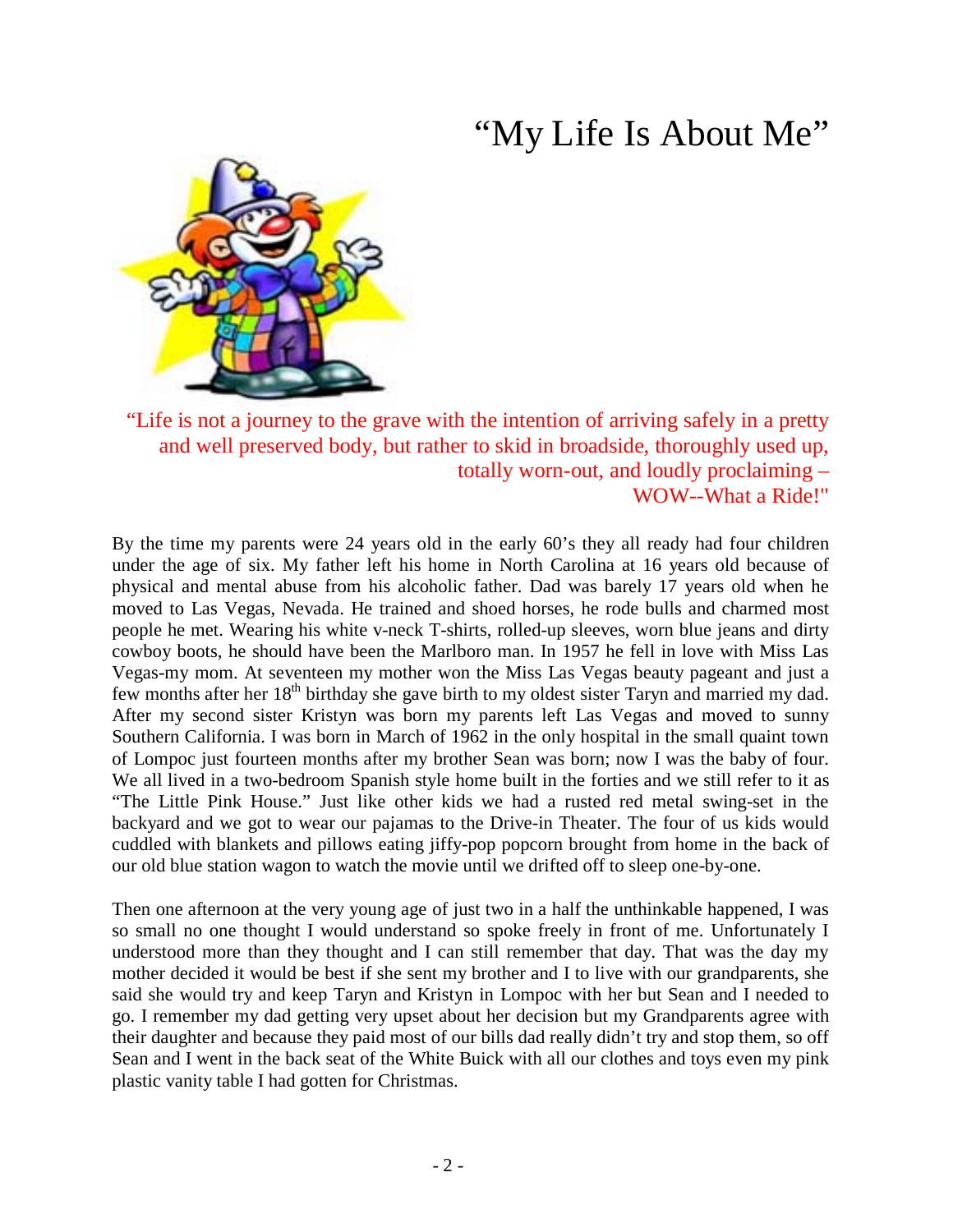

Without much explanations or understanding the next day Sean and I started our new life in San Diego, California without our mom, dad, and most of all our two older sisters.

Sean and I were glued at the hip we never let the other one out of sight, we were afraid to be without each other. Although all of us kids had always spent a lot of time with our grandparents it was difficult for them to start over raising small kids at 45 years old full time. On top of which Sean and I were lonely and we missed our other family. It was horribly painful for me to watch my big brother's heart break; he cried a lot and acted out for attention so at the young age of two and a half I took on the roll of his caregiver to keep him from getting grandpa's belt.

My grandpa's drinking often drove my grandma to bitch and my grandma's bitching often drove my grandpa to drink, so it soon became my full time responsibility to make everyone happy.

Months went by and one day Grandma told Sean and me we were all going to the bus station to pick up Taryn and Kristyn because they were going to live with us too! Sean was beside himself with excitement but by three years old I had already learned to hide my feelings, making sure Sean got all the attention I thought he needed. I had very little control in my life but feelings and emotions I could control and that gave me comfort. As my two sisters stepped off the bus, my brother screamed with joy but it was obvious my sisters had also learned to hide their feelings so without much enthusiasm all six of us crawled back into the car and headed home to our new life once again.

Although it was never talked about obviously my mother and father had gotten divorced. Mom soon had a new life with her new boyfriend but came to visit on occasion. My mother's choices for her life and especially for men rapidly went from bad to worse. Dad stopped in whenever he wasn't working or to ask my grandparents for money. His visits were disruptive and always caused more havoc than good but my brother and sisters loved to see him, me on the other hand preferred to keep life simple so I could keep peace among everyone because by now I had taken on the responsibility of caretaker for my entire family.

When I was seven my dad showed up one summer afternoon unannounced and said he had gotten remarried and had a new baby. I had become an expert at hiding my feelings and controlling my emotions but like always my brother was thrilled to see our dad but devastated to hear he had a new family. Dad said his unexpected visit was because he wanted to surprise all of us with the news of his new family and to take "his kids" on a vacation. By this time my grandparents had our legal guardianship so my dad had to ask their permission. Oddly he asked only to take my two sisters and brother back to his home in Las Vegas for a week's vacation. My dad told me it was best I stayed home with my grandparents? I wasn't sure why he didn't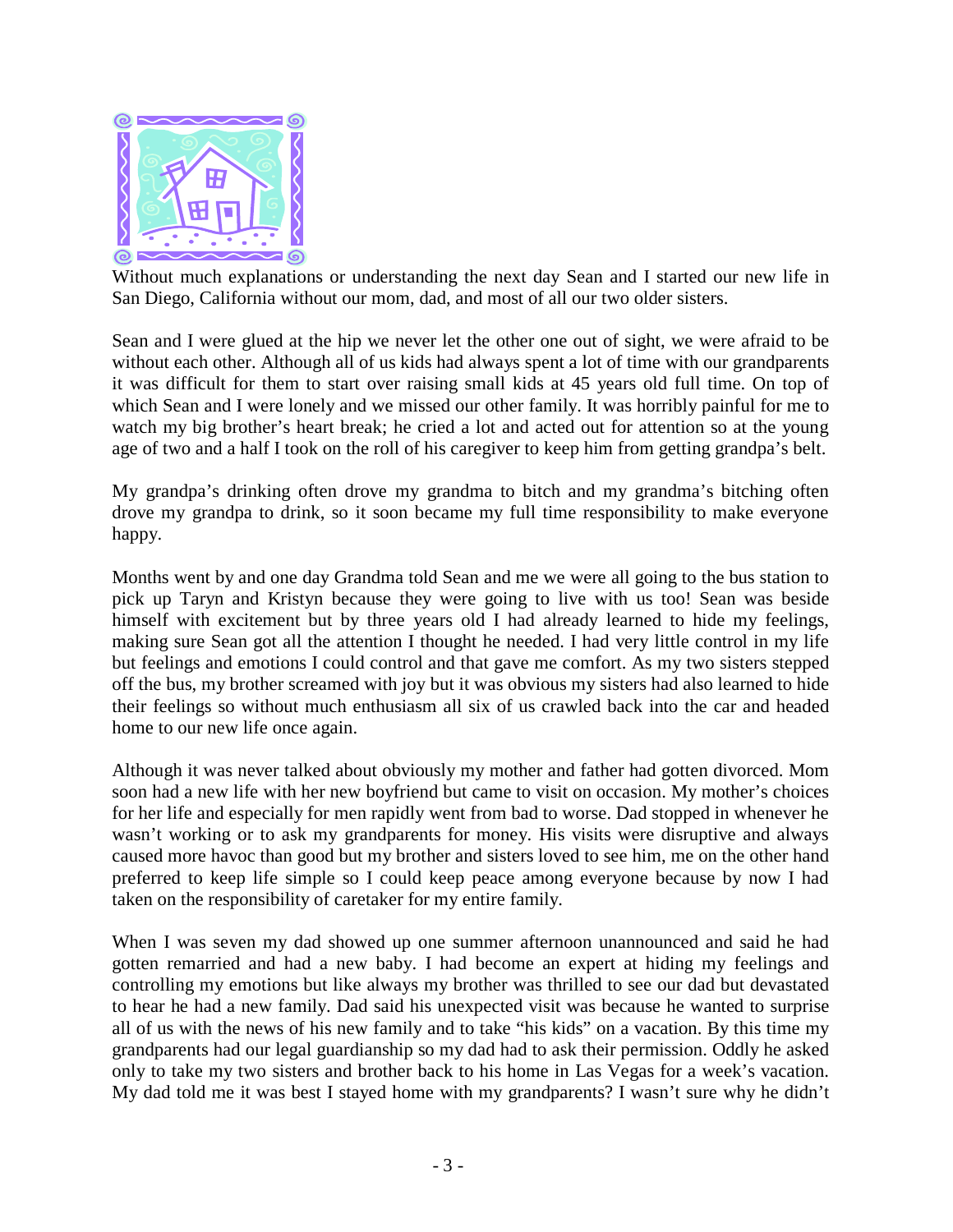want me to come along and I was devastated but I showed no emotions either way. My grandparents were against the vacation alone with my dad but offered to take all of us to see him in a few weeks. But before they knew it like always dad had charmed his way into getting what he wanted and off they all went to Las Vegas without me.

It was about midnight when the phone rang, we were all sound asleep packed and ready to leave first thing in the morning to drive from our house in Huntington Beach, California five hours to Las Vegas to pick-up my brother and sisters, the week was up and it was time for them to come home! All week I looked forward to picking the kids up from my dad's; I just wanted us all to be together. But unfortunately the unthinkable happen again, the midnight phone call was from my dad, he said he was not giving my brother and sisters back and he was keeping them for good. The address we had in Las Vegas was a fake and we had no idea where he was hiding the kids. My grandparents were completely devastated as they tried to explain to me, my own father had kidnapped my brother and sisters and they would not be coming home at least for right now.

Wasting no time my grandparents hired the best attorney Las Vegas had to offer but because the laws were different in Nevada my dad could not be charged with kidnapping. Over the next few months my entire life was turned upside down with very little hope of ever being normal.

Soon we figured out my dad was involved with some very bad people. They tapped our phones, shot at our car and knew our every move as well as our attorney's. Finally at last our first big break, dad called our house to tell my grandparents to stop their search because he wasn't giving up, but my sister Kristyn managed to sneak to a back bedroom and picked up a phone and bravely screamed into the receiver, "We are hiding at the Las Vegas sheriff's house. Come get us!" That was the lead we needed and the authorities were able to force my dad out of hiding and the court returned the kids back home. Unfortunately no one realized until it was too late the horrible mental state my dad and his new wife were in and while my sisters and brother were with in Las Vegas there was a lot of mental and physical abuse. The abuse was never dealt with so unfortunately our lives were never the same and WE ALL paid the price. And for the next 25 plus years I dedicated myself to living everyone's life but mine.

Years of therapy, codependency meetings, and deep soul searching finally got me to the next level in my life, deeper denial! Once I figured out I only had myself to blame for the way my life was going I had to BE EVEN STRONGER, EVEN MORE PERFECT, FUNNIER, MORE OUT GOING, and MORE PEOPLE PLEASING, because I did not know how to stop doing what I had always done and done so well, to live other peoples lives.

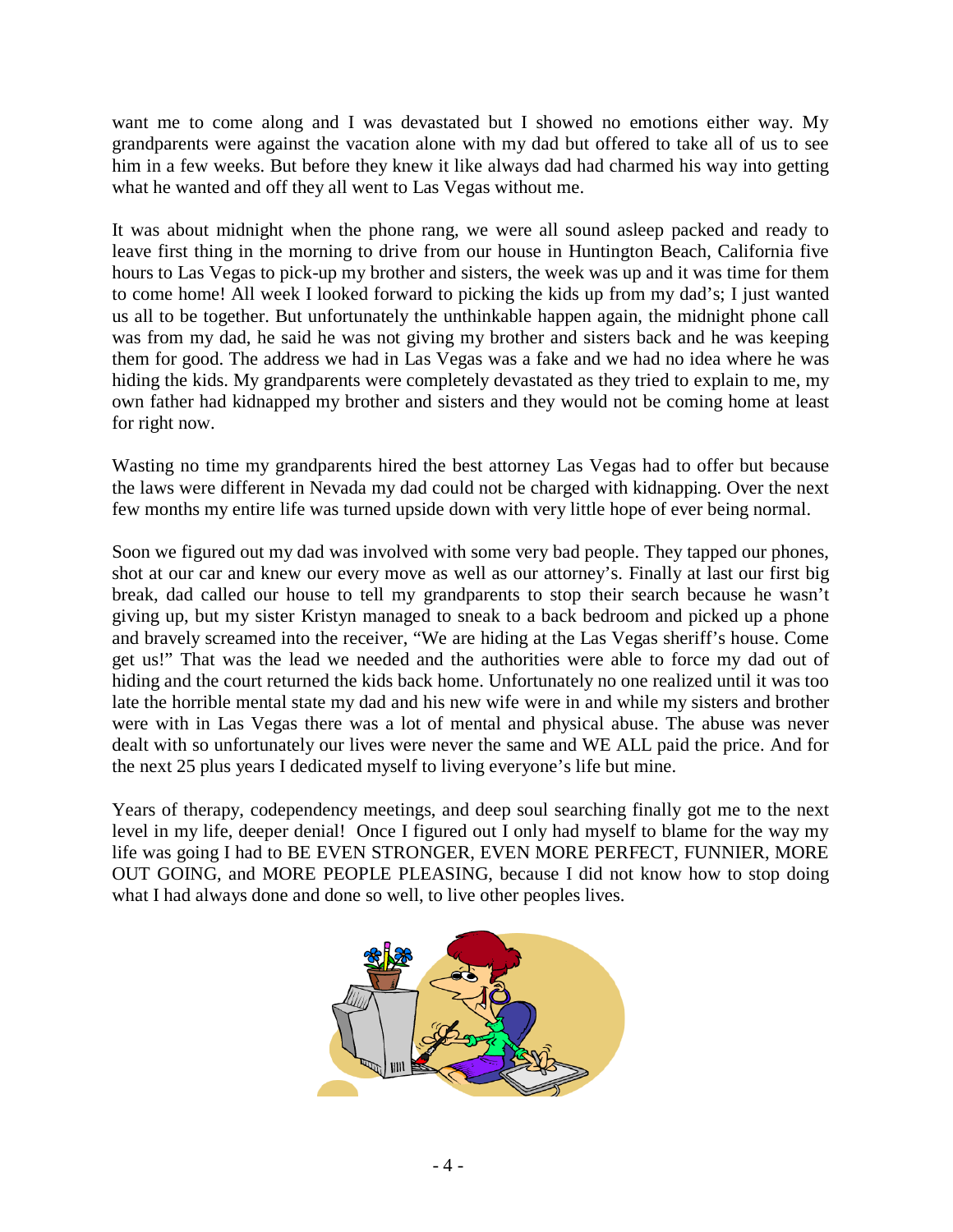

I was always the life of the party, dating and socializing with a very in crowd and more wonderful friends than any one person could ever hope for but not knowing who I was left me always searching for more, nothing or no one was ever enough.

At the age of 31 when all my girlfriends were planning their weddings and starting their families the unthinkable happened one more time. I began to gain weight!

I lived in Newport Beach California where there was no such thing as being too rich or too thin and anorexia is a compliment not a disease. So you can imagine when I went from a "socially fit" dress size two to a "what the hell happened to her" obese size 22- I was devastated.

For the next seven years I not only fought socially unacceptable obesity but I fought depression, anxiety, mood swings, hair loss, and the list went on and on. My stomach looked as if I was pregnant with twins and the more I exercised and the less I ate the more weight I gained. I gained as much as 11 pounds in four days; my personal fitness trainer was shocked.

Doctor after doctor insisted there was nothing medically wrong with me –nothing some good old dieting and exercise couldn't fix. Many offered prescription drugs and others told me I was a compulsive overeater with a mood disorder. The most devastating diagnosis however was from those doctors that were convinced my laundry list of complaints, were all in my head.

My entire life changed, no more socializing, no more dating, even some good friends fell by the wayside. My health and my life for the first time EVER were all I could think about. I was so sick I was finally forced to live in my own little world with no room for taking care of anyone other than myself.

Year after year the symptoms got worse, I slept less, got more fatigued, more depressed, loss more hair and gained more weight but surprisingly everyday I became more and more who I really am. I really started to look at life and dreams and hopes and having passion instead of dread.

Everyday was a huge challenge just to go to work and keep my roof over my head and with no support from my wacky family I figured out I had two choices. One was to just give up and have my obituary read, "Obese woman dies of unknown causes." Or fight like hell and because everyone that grows up in an alcoholic home knows how to fight………. that's what I did!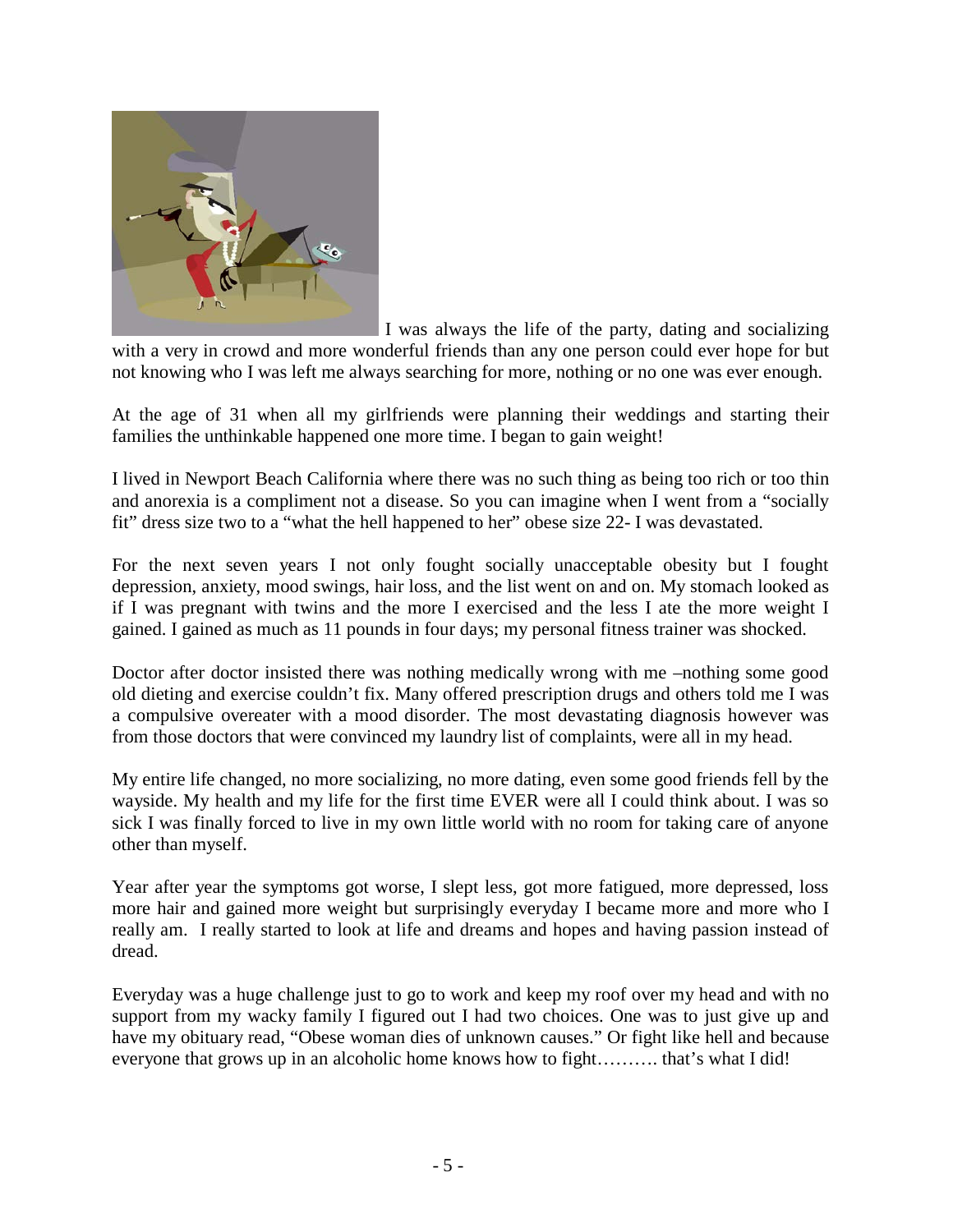However, instead of getting angrier and more hateful about what was happening to me, I became more grateful for the things in my life that were good. Just waking up every morning grateful God had given me one more day to smile and be kind to people made life bearable once again. My focus was no longer on what I couldn't do but now it was on what I HAD to do-find out what was wrong with me and take my life back.

The more grateful I became for everything in my life the more God gave me to be grateful for. I even found in my heart a deep gratitude and appreciation for all the years of painful dysfunction in my past. I was so very ill by this time but I had an indescribable comfort and understanding that I could have never made it the past seven years without the strength and courage those dysfunctional pain filled years had taught to me.

Soon just like my attitude my life was changing for the better. People were coming into my life like angles with more joy, more love, more support and I was grateful for all of them.

Finally with a lot of hard work and persistence I diagnosed myself via the Internet. I had Cushing's disease a secondary disease caused by a pituitary micro-adenoma. The search was over and God soon blessed me with doctors that for the first time in seven years not only gave me hope I could have my life back but they encouraged me and supported me in getting my WONDERFUL life back and more.

It has been five years since my surgery to remove the tiny little tumor that raised so much havoc in my life. And who would have ever guessed I would be saying; how grateful I am the darkest parts of my life have given me the brightest most wonderful parts of my life.

"My life is about me, about my past, about my thoughts, about my actions and your life is about you. Our past can show up in our refrigerator, in our bank account, in our bed, in our health, we invite people and situations into our life and we can certainly invite them out.

This workbook is designed to help guide you to find within yourself passion for living life far beyond your own expectations. These are some of the tools I use in my life that help me to keep my life about me and living it with passion instead of painful habits from my past and I hope by doing the work it will do the same for you.

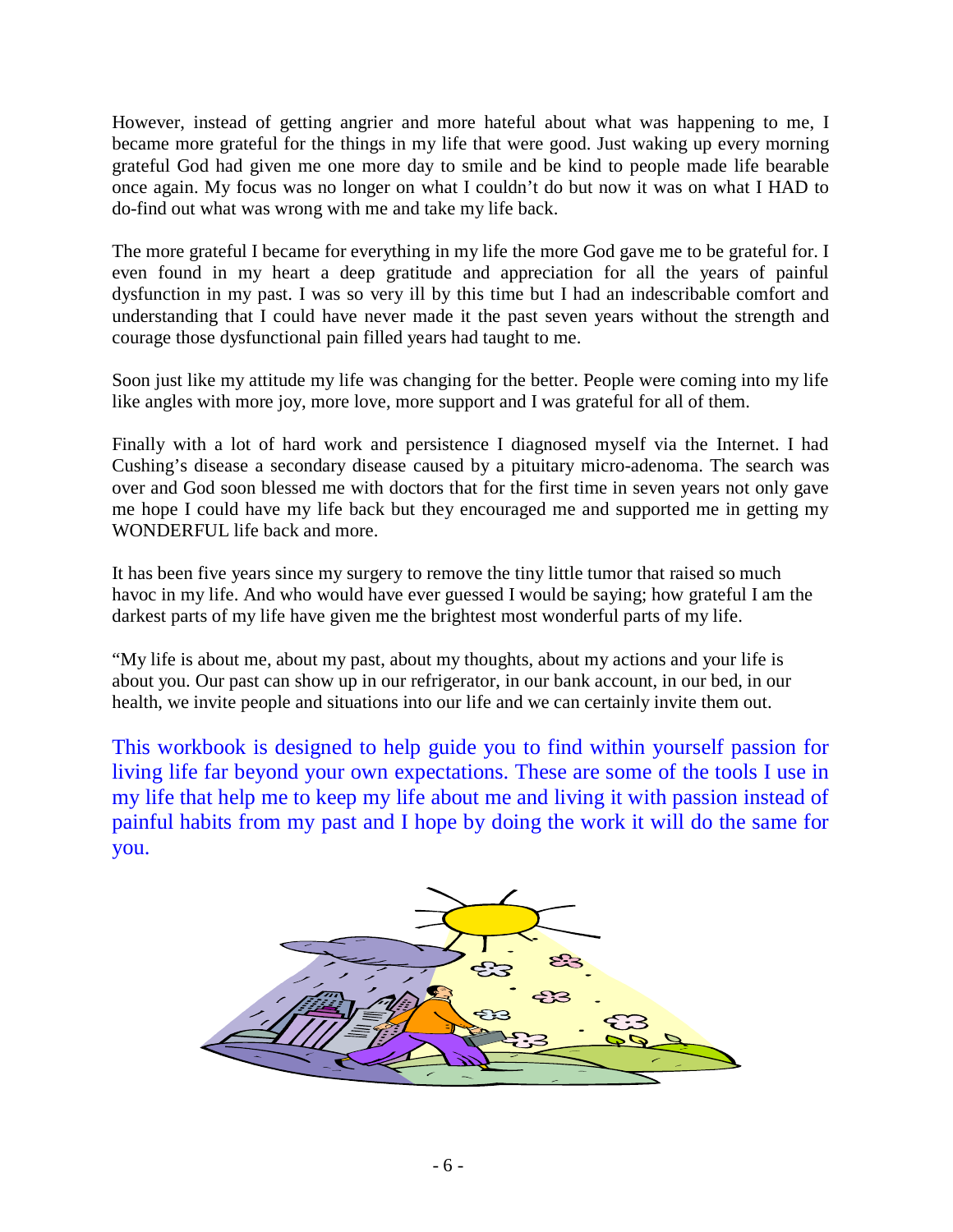

Every child is an artist. The problem is how to remain an artist once he grows up. ~ Pablo Picasso ~

After my surgery I was excited to start the process of getting my life back and what I found in my life most disturbing was I had forgotten how to dream. I wanted more from life but I had no idea what that was. I found when I asked other people what they wanted from life many of them did not know either. So I decided I needed to start by allowing myself the freedom to dream freely without rules or fear that my dreams may never coming true. I decided my dreams defiantly wouldn't come true if I never allowed myself to dream but I have a very good chance if I did.

#### **Wayne Gretzky says, "You miss the shots 100 percent of the time you never take."**

My aim with this workshop and workbook is to empower those that choose to participate to reach higher levels of their own potential. Those that chose to participate can discover in themselves the passion and ability to exceed far beyond their own expectations. With the right tools and willingness to succeed I believe anything is possible.

Working these principles in my own life has changed my life and I continue to work these principles to keep changing and growing in my life. I hope the same for you.

## Getting Started

Make two copies of the following questions. First answer each question before doing the work in the workbook. Answer each question from your heart, your answers are just between you and your hearts desire so no one ever needs to read them so go BIG. Then put the question & answer sheets away and complete the workbook. Without reading your first set of answers, now answer the same questions after completing the work suggested in the workbook. Compare your answers and see where your life has grown and become more passionate and less painful.

"We make a living by what we get, but we make life by what we give."  $\sim$  Winston Churchill  $\sim$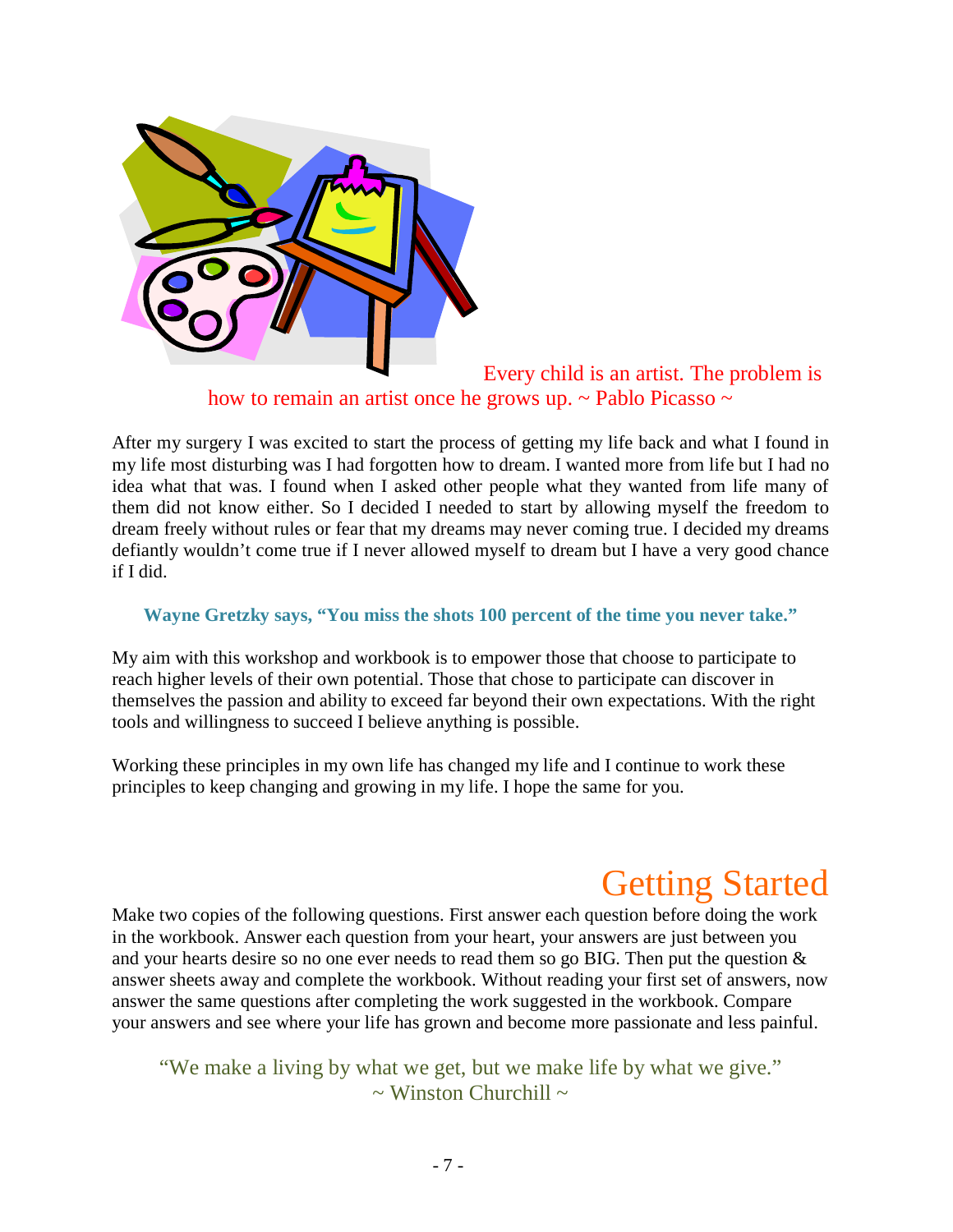#### *LIFE*

- 1. What are your strongest skills?
- 2. What skills do you want to learn that will help you enhance your life?
- 3. What are your greatest strengths?
- 4. What does it feel like you don't have enough of in your life?
- 5. What does it feel like you have too much of in your life?
- 6. What part of your life do you feel you have given up for others?
- 7. Up to now what kind of life have you created for yourself?
- 8. What would you like to change or improve about your life?

#### *COMMITMENT*

- 1. What are you currently committed to in your life?
- 2. What are your most meaningful commitments you have?
- 3. What commitments do you have that support your dreams?
- 4. What does it mean to you to break a commitment?

#### *CONTRIBUTION*

- 1. What has been your greatest contribution to society?
- 2. What aspect of society bothers you the most?
- 3. If you could change the world instantly, what would you change?
- 4. Where is your greatest passion to serve?
- 5. What is your fondest memory of helping someone else?
- 6. What did you do today to contribute to your community?
- 7. Who are your greatest roll models and what do you admire about them?
- 8. What would it take to make a difference in the world?
- 9. If you had no limitations what could you do to help thousands of people?
- 10. Just as you are what could you do to help thousands of people?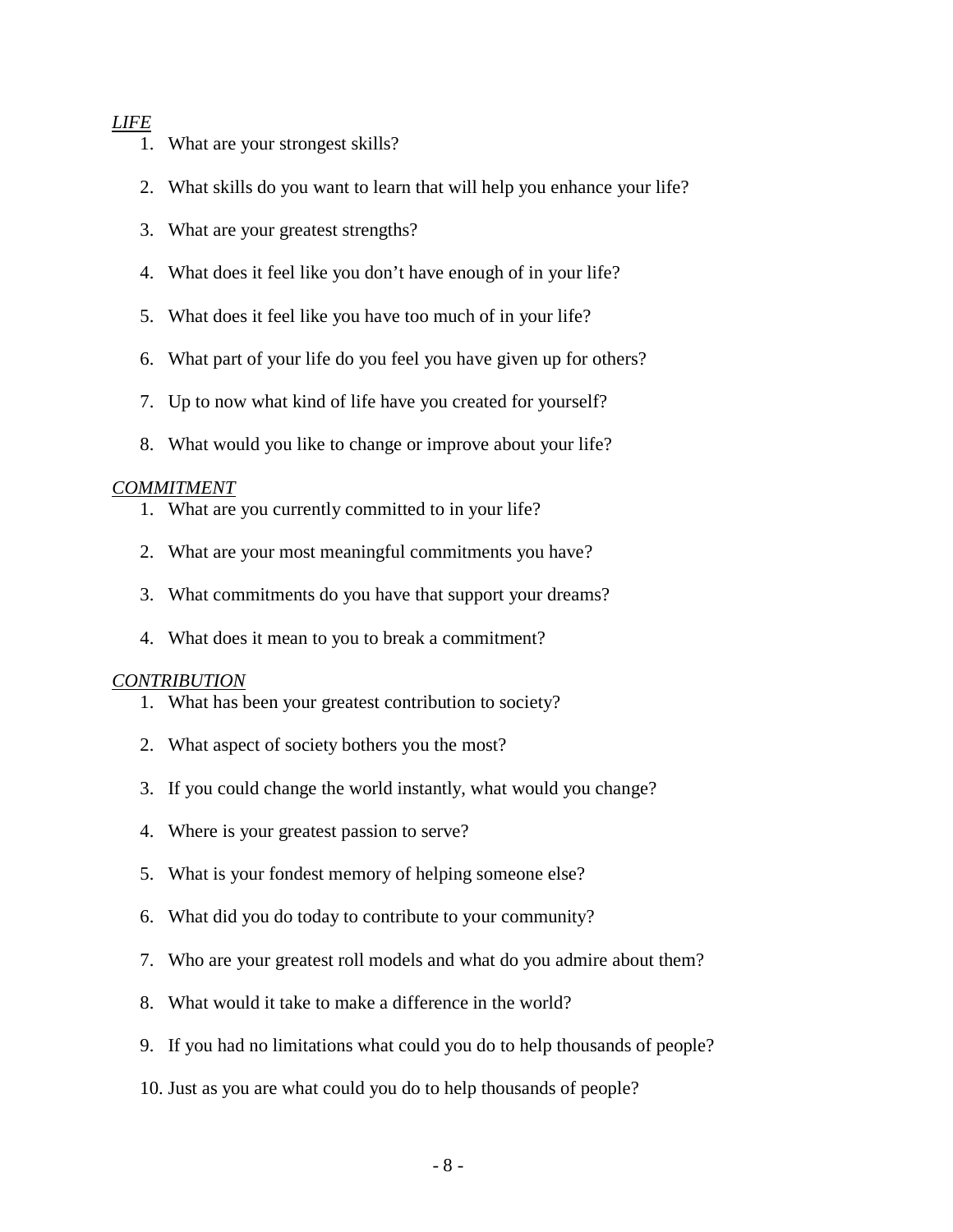### "I started concentrating so hard on my vision that I lost sight." ~Robin Green~

#### *DREAMS*

- 1. If you could have anything at all what would it be?
- 2. What is the most meaningful dream you have ever had?
- 3. Where do your beliefs reflect your dreams?
- 4. What can you do to dream BIGGER?
- 5. What are your biggest blessings in life?
- 6. What dream or dreams have you stopped dreaming and why?
- 7. What stops you from going after your biggest dreams?
- 8. What would you dare to dream if you knew it couldn't fail?
- 9. What can you change to have the life of your dreams?
- 10. What can you dare to do for yourself if all your need were met?
- 11. What would you dream if you had all the money you ever needed?
- 12. What is one thing you could do today to move closer to the life of your dreams?
- 13. What are you most grateful for in your life today?
- 14. What does your ideal life look like, sound like and feel like?

### "Men are not prisoners of fate, but only prisoners of their own minds."  $\sim$  Franklin D. Roosevelt  $\sim$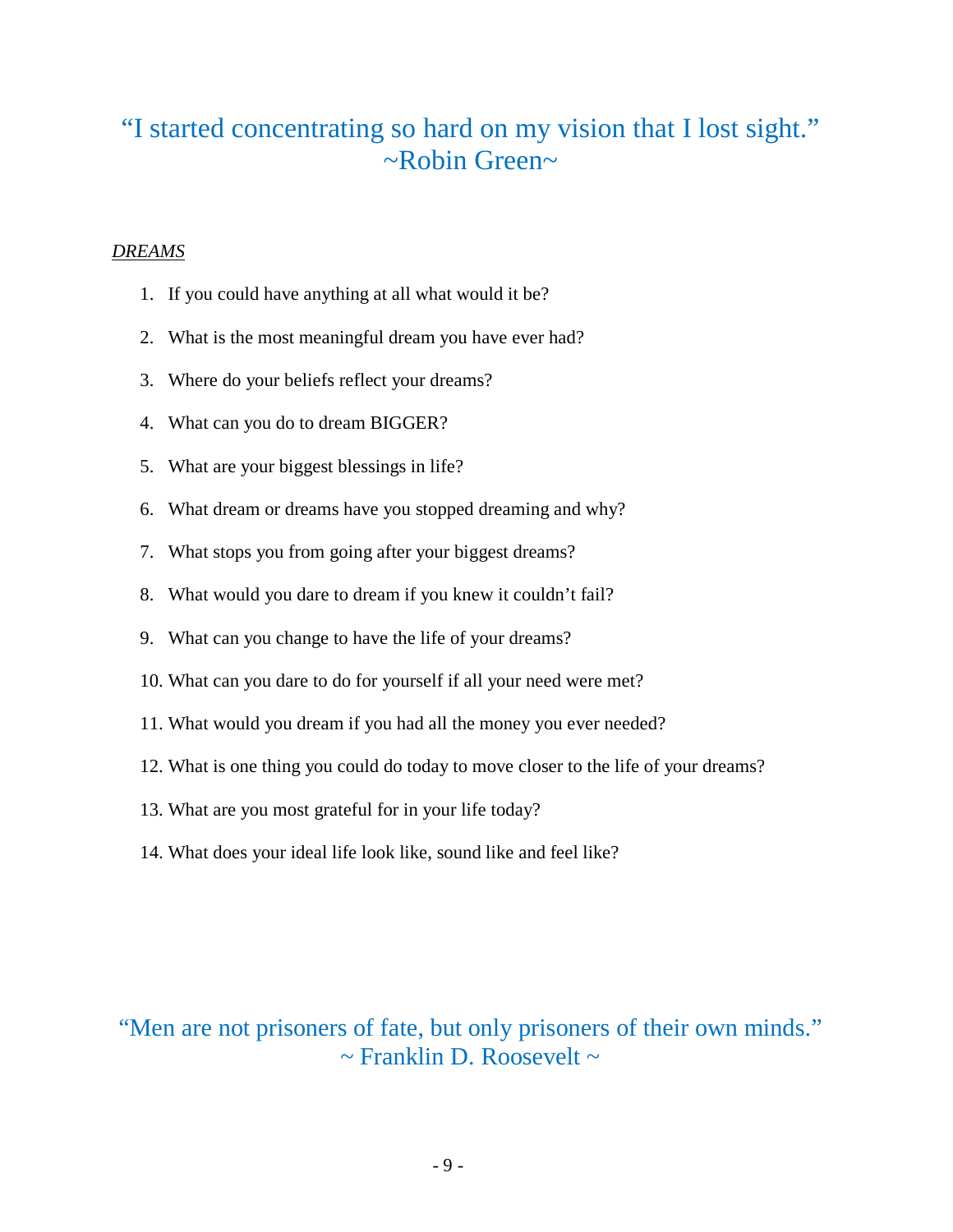### "A life spent in making mistakes is not only more honorable but *more useful* than a life spent doing nothing." George Bernard Shaw (1856-1950)

#### *Fun*

- 1. What is your idea of fun?
- 2. What about having fun is important to you?
- 3. Do you have fun everyday?
- 4. Are there areas of your life that need to be more fun?
- 5. List five reasons having fun in life is healthy?
- 6. Where are you most playful?
- 7. What makes you laugh?
- 8. How often do you laugh so hard you almost cry?
- 9. What brings you happiness?
- 10. Who is the funniest person you know?
- 11. What is funny about the way you live your life?
- 12. What is the funniest thing you have ever seen?
- 13. What is the funniest thing you have ever done?
- 14. Does something in your life stop you from having a lot of fun?
- 15. Does someone in your life stop you from having a lot of fun?
- 16. What was your last outrageous fun filled experience?

"You can't laugh and feel pain at the same time. You can't laugh and feel anger at the same time. Laughter is our safety belt in life." ~Jerry Lewis~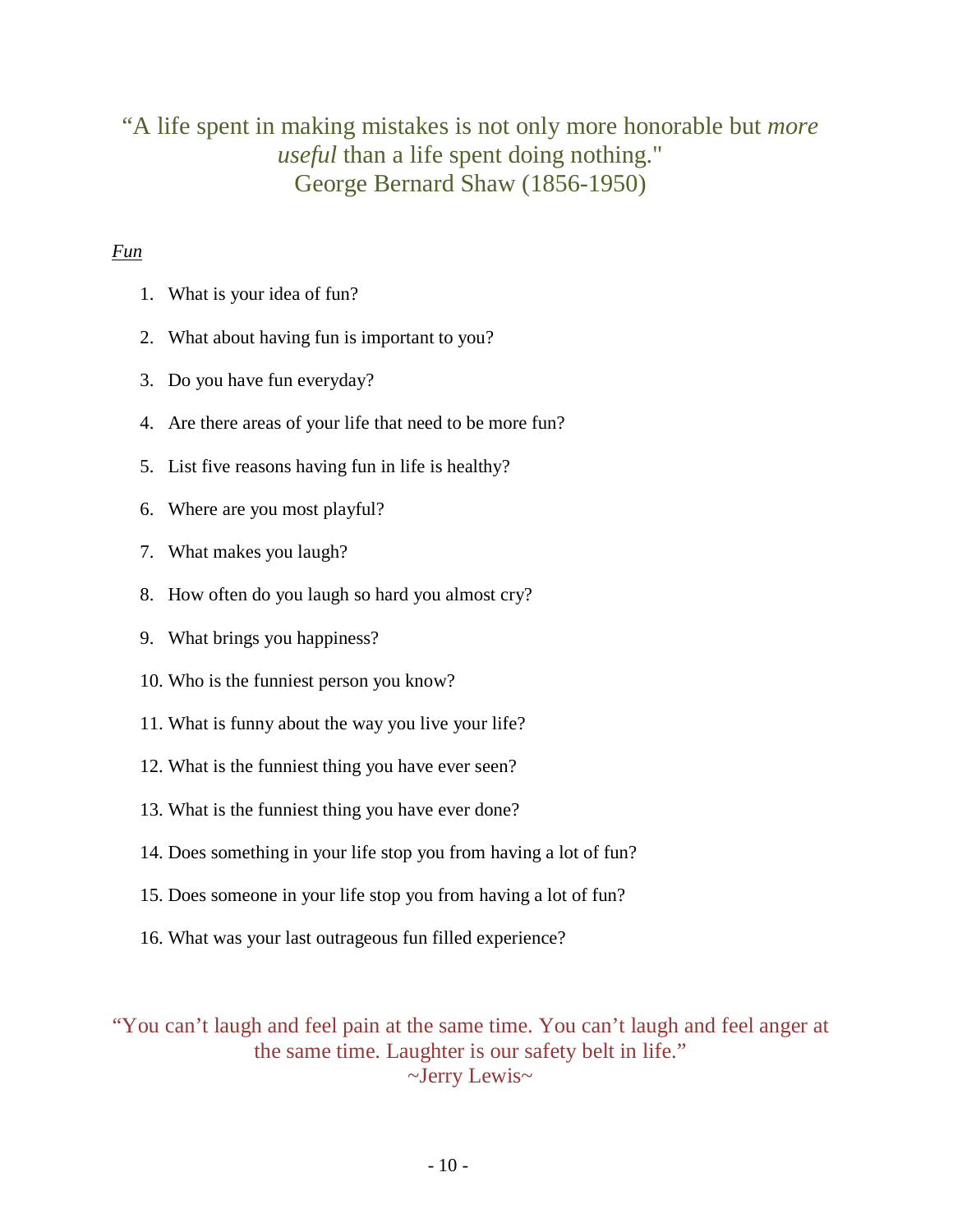"My Superhero is Clark Kent, the one that shows up as himself knowing he doesn't have supper powers but makes a difference anyway. Because being bullet proof is easy when you are bullet proof." ~Declare Yourself~

#### *HAPPINESS*

- 1. What is happiness to you?
- 2. What can you do to empower yourself and others?
- 3. What are you truly grateful for?
- 4. What in your life makes you the happiest?
- 5. What means the most in your life?
- 6. What limits you in life?
- 7. What do you fear in life that holds you back and why?
- 8. What would you do if you weren't afraid?
- 9. What are you most proud of in your life?
- 10. What is the most meaningful experience you have ever had?
- 11. What triggers your positive feelings?
- 12. What triggers your negative feelings?
- 13. What did you learn today that could empower you in the future?
- 14. In what area have you grown this week?
- 15. In what ways are you a better person today than you were last year?
- 16. What happiness did you create in your life and your family's life today?

#### Creativity is a gift from your God self to your human self.

If another person chooses to see your gifts is really not the reason to create; it's just a part of their blessing if they do.  $\sim$  Unknown Author $\sim$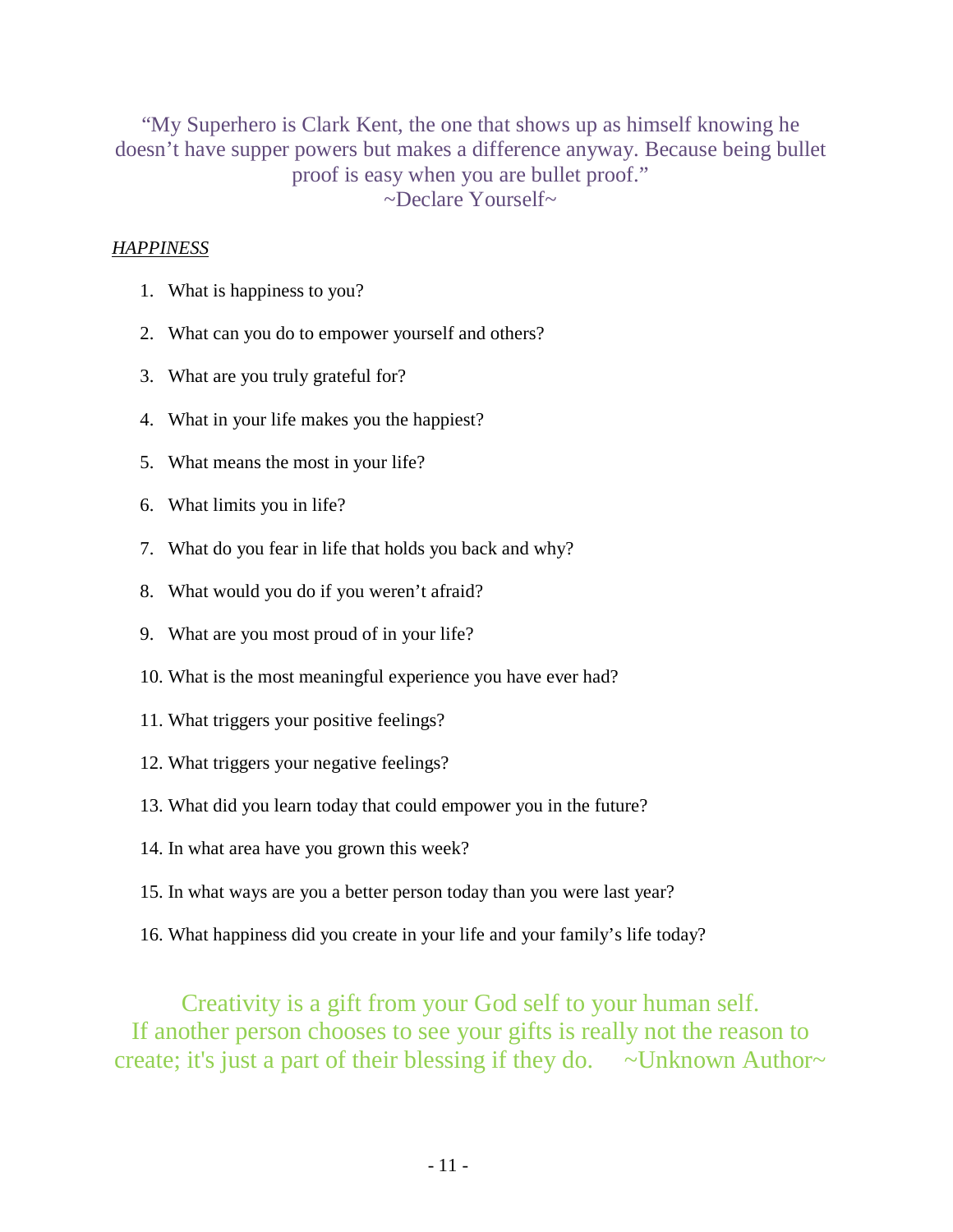## Questioning Your Own Reactions"



As a small child first learning to walk falling down and having to get right back up was just part of this wonderful new adventure we were on. And although some days the cuts and bruises were somewhat painful they were never so painful that we sat down for good vowing to never walk again.

As a child we moved on quickly. We hadn't learned to hold grudges or to take things personal and at the end of the day we were worn-out and fully exhaustion but fought to the very end to stay awake so not to miss-out on what might come next.

After a good night sleep we are back in action and without any expectations we were ready to start another day. We didn't worry if the day was going to be good or bad we just wanted to go for it!

Unfortunately as we grew older falling down started becoming more and more painful, soon we began to worry what others thought of us and soon falling down was just not acceptable any more.

As adults our lives are much more complex, fear, doubt and worry become part of our everyday life leaving very little room for living life as a passionate adventure.

As adults we tend to judge situations with either a good feeling or a bad feeling. The good news is there are over 72 known emotions/feelings so only choosing to feel good or bad is cheating our self from a deeper passion for life's unexpected experiences.

Could it be that a bad experience is uncomfortable because of the way we are thinking about it, and what it reminds us of? Is it possible that we could change the experience if we were able to change our thoughts about it?

Our subconscious thought, our subconscious mind, our way of subconscious thinking creates our emotions and our emotions create a response or an action or in most case a reaction.

*"Nothing is good nor bad but thinking makes it so." ~ William Shakespeare ~*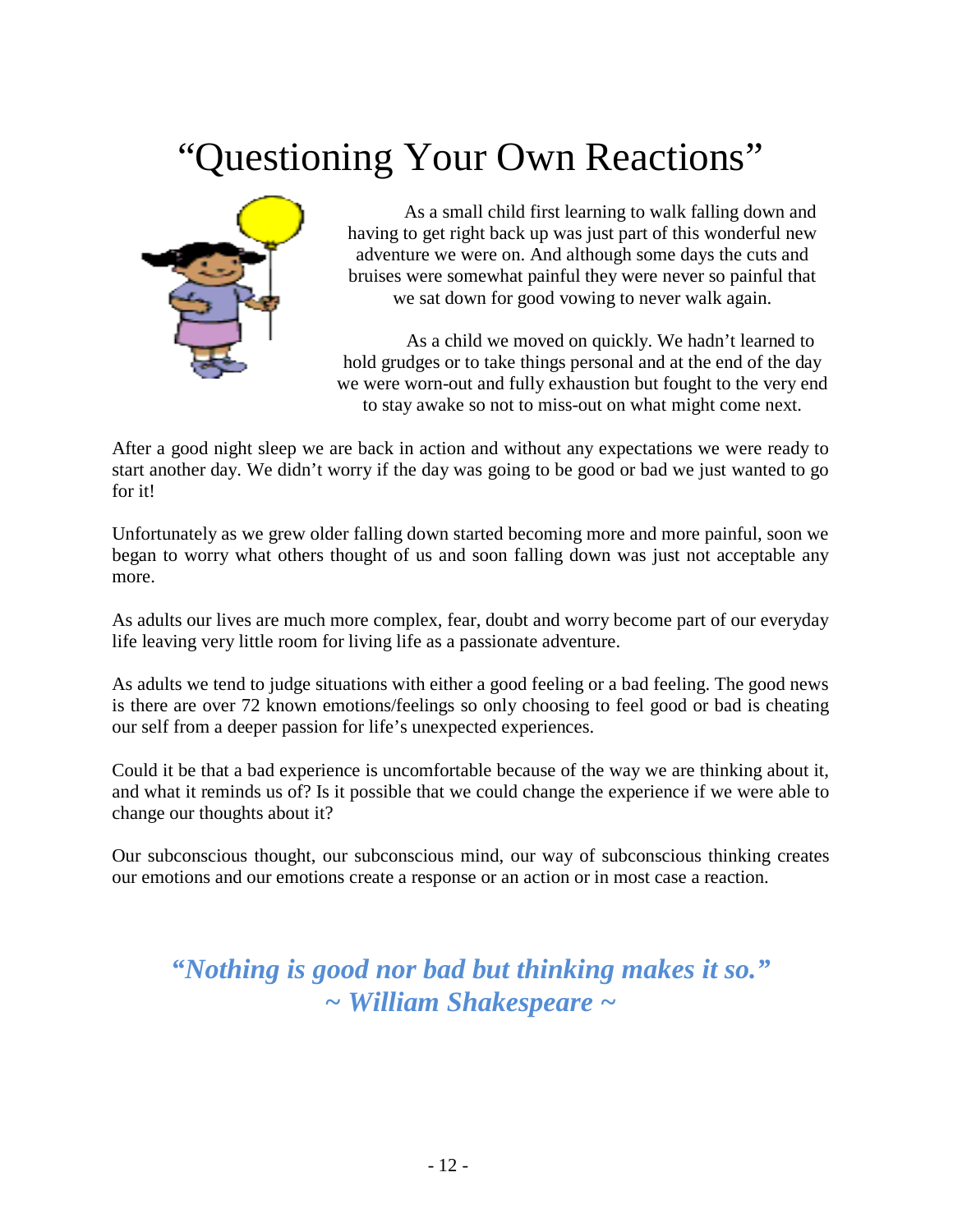Turing painful experiences into passionate experiences starts by being aware of our thoughts. When we take time to question our reaction we can begin to see that there is a relationship between thought and experience.

Unlike when we were too young to worry about falling down and getting right back up as adults we have a lot of HISTORY, BAGGAGE, STORIES, MISTAKES and the list goes on and on making it much more difficult to fall down and just simply stand up and go on to our next exciting adventure. But it is possible!!!!

Reconditioning our thoughts takes awareness, time and practice but mostly it takes the willingness to do it.

*Turning Pain Into Passion: Step One,*

- 1. Make two lists, one labeled "GOOD" the other labeled "BAD".
- 2. For the next week take a few minutes each day to write down if someone or something made you feel good and how did you react and why. Then write down if someone or something made you feel bad and how did you react and why.
- 3. Remember Shakespeare's quote that "nothing's good nor bad but thinking makes it so." Look at your list. For each item under "Good" place a star or a happy face or something of honor next to it to reward yourself-great job! On the "Bad" list rewrite the situation anyway way you'd like as long as you rewrite it with a good feeling and a different way of looking at it. It's your story, make it fun and make yourself the hero. Now reward yourself with something of honor-great job!
- *4.* Throughout the week, whenever you notice yourself labeling something or someone good or bad, gently ask yourself the question: Is there any other way I could be thinking or feeling right now?
- *5.* Remember there are over 72 known emotions/feelings: Peaceful, happy, sad, loving, kind, angry, excited, etc. takes time to add to the list and make sure you include passion.

*Life is our personal story and we are the authors so for GOODNESS sakes lets write ourselves the hero!*

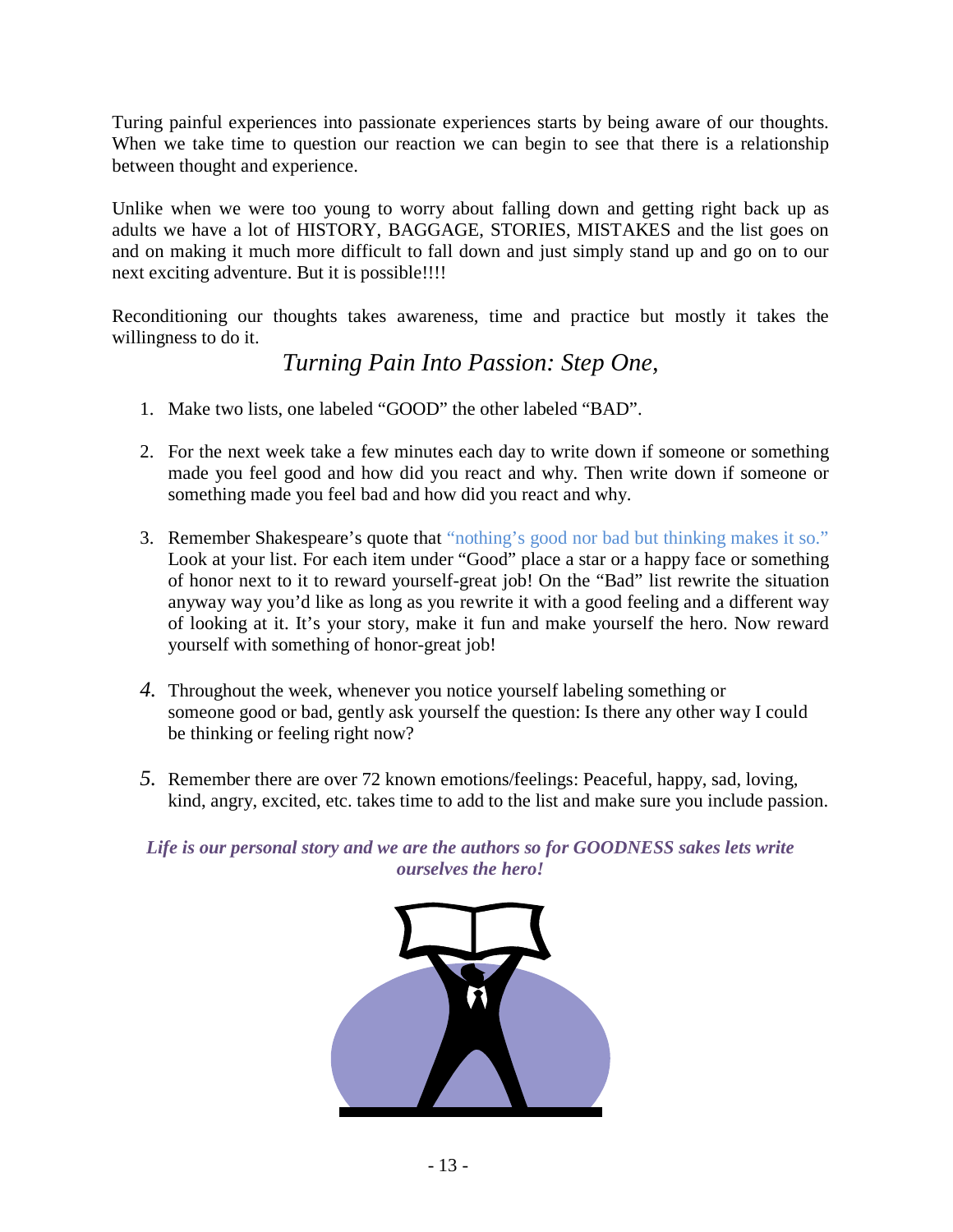## "Watch Your Mouth"

"Your word is powerful. Choose it wisely"  $\sim$  Adapted from Native American wisdom  $\sim$ 

Our mind is what creates our reality not circumstances. How we think about the circumstance is what makes it a reality.

There is just one mind. Although we talk of the unconscious and the conscious mind as if they are different there is no separation from the two, they are one with different capabilities.

Our unconscious mind takes care of breathing, our digestive enzymes and producing our immune system cells, and other automatic responses. The unconscious mind is the part of our mind we don't have to be aware of at any given time. Our conscious mind however is the part of our minds that thinks, creates logic, and prompts us to make conscious decisions. Because our unconscious and conscious mind is one it is essential we empower ourselves with positive thoughts so not to allow our unconscious mind to turn negative thoughts into high blood pressure, diabetes, cancer, disease, etc. Remember our unconscious mind doesn't do our thinking, it can only respond automatically.

Ronald Glasser, M.D. writes, "It is the body that is the hero, not science not antibiotics, not machines or new deices. The task of the physician today is what it has always been, to help the body do what it has learned so well to do on it's own during its unending struggle for survivalto heal itself. It is the body, not medicine, which is the hero."

Studies show it is those with a conscious creative mind, which are most likely to recover from an illness. Remember in our previous section, thoughts create feelings, which create a response or an action/reaction. Happy, positive thoughts promote healing!

We must pay attention to our behavior including our actions, lifestyle, thoughts and spoken words. Most of us don't consciously choose to be ill but unfortunately most of us are oblivious to the power we give our unconscious mind.

Can we make a difference when it comes to guiding our inner intelligence that controls our automatic responses? Is it possible to have some control over this creative process that maintains our level of health or disease? Can our inner creative intelligence operate on our behalf, rather than allowing disease to attach to our body's cells?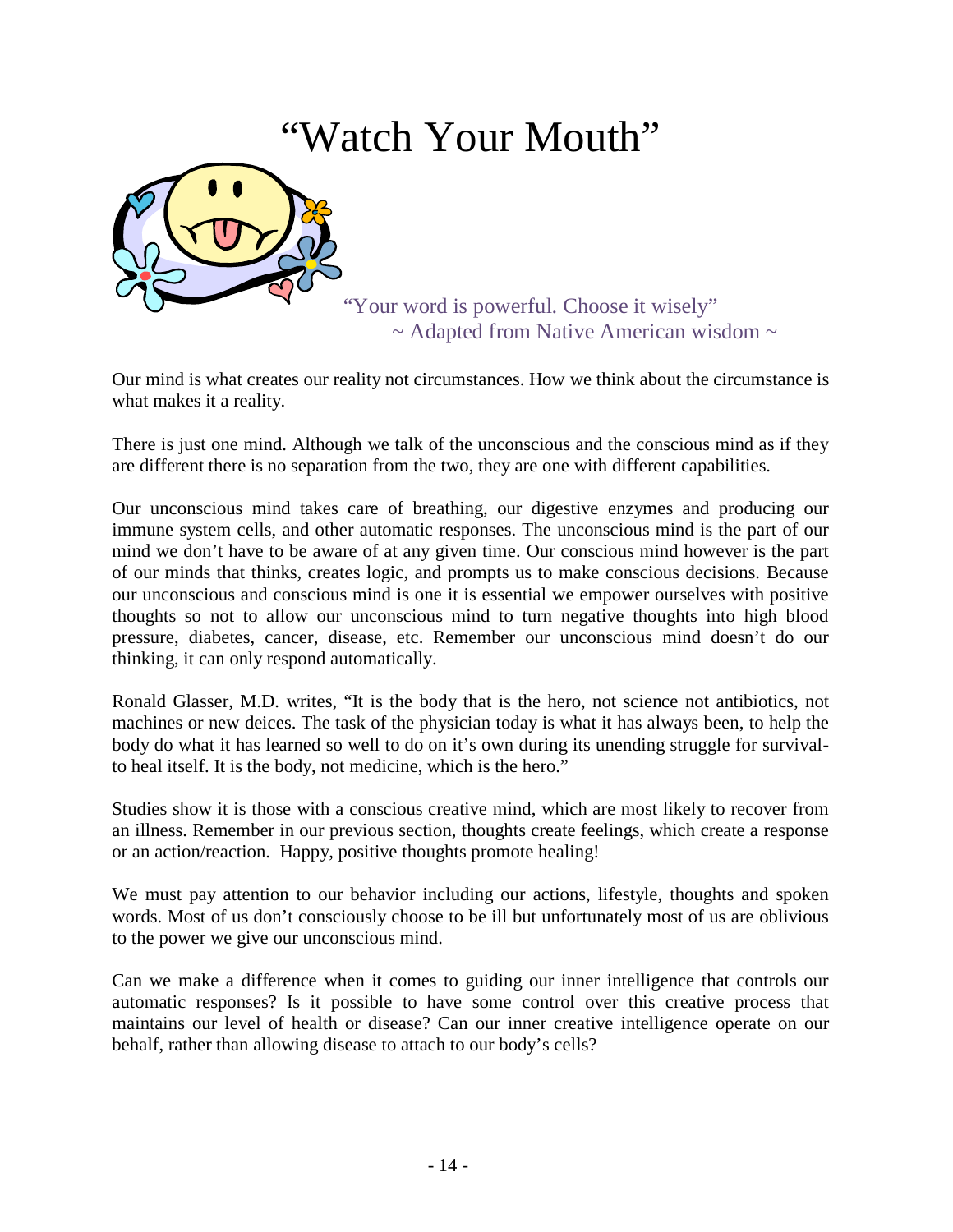To a great degree the answer is-yes. Good health is in part largely up to us. We must take responsibility, and make conscious choices about the way we think, speak, and behave. We can choose to be angry, sad or depressed about a circumstance, allowing the circumstance to control our entire body. Or we can choose to empower ourselves with positive thoughts, and beneficial actions to resolve the situation.

There are many ways in which we make poor word choices and most of them we are not even aware of. For example: A friend of mine is a family therapist, she was counseling one of her patients about his son's drug problems. Her patient said over and over in their sessions how it broke his heart to watch his son do this to himself. Her patient appeared to be in good physical shape, he ran several times a week and worked out with a personal fitness trainer. But one afternoon the therapist received a call from her patient's wife explaining her husband had a serious heart attack and would not be coming back to therapy at this time. Ultimately her patient's heart was truly broken just as he reiterated over and over in their sessions but it wasn't his son's drug problem that broke his heart but it was the way he chose to express his feelings about his son's problems.

It is not just our own mouth we have to control but we have to watch-out for others that we choose to associate ourselves with as well. Television, music and the types of books we read all play a part in our everyday health and well-being.

Family and friends can be our biggest supports or our worst offenders. Isn't it funny when you tell a friend, "You know- I hate my job, I hate my life and I am so depressed" and your friend say, "Oh girlfriend- I know what you mean, I can relate but I am worse off than you because I am flat broke on top of it." Some people feel better when they can one up you even when it is sad and depressing.

But what if you were to tell a friend, "You know- I am getting smarter, happier, healthier and more financially secure everyday and I love it!" Some people may ask you what you've been smoking, are you nuts? Because some people don't want to see good in anyone or anything, but that's their choice and it doesn't have to be yours.

Author Don Miguel Ruiz writes in his book, The Four Agreement:

*Your best is going to change from moment to moment; it will be different when you are healthy as opposed sick. Under any circumstance, simply do your best, and you will avoid selfjudgment, self-abuse and regret.* 

*Speak with integrity. Say what you mean. Avoid using the word against yourself or gossip about others. Use the power of your word in the direction of truth and love.*

*Find the courage to ask questions and express what you really want. Communicate with others as clearly as you can to avoid misunderstandings, sadness, and drama.*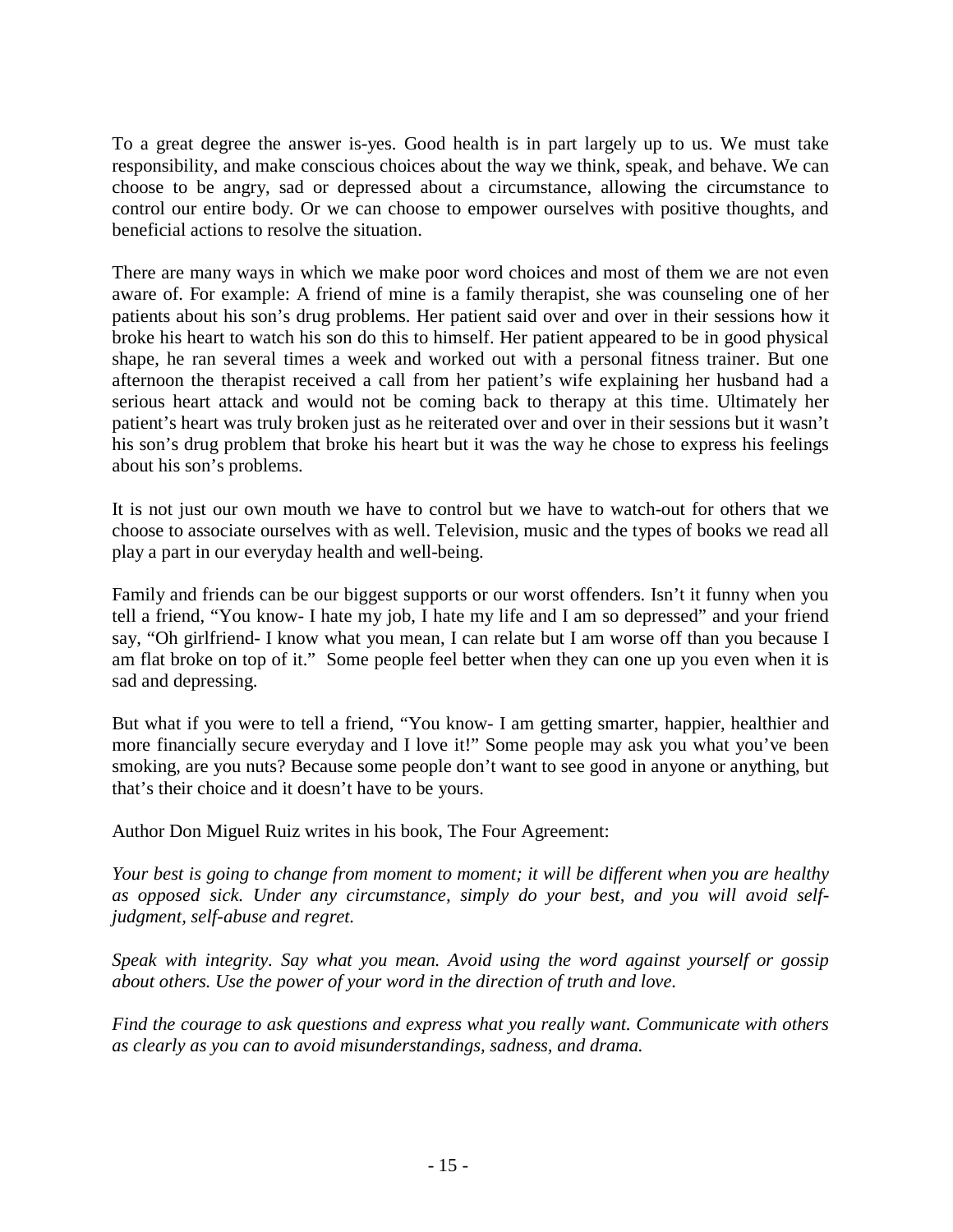With just this section "Watch Your Mouth" you have even more powerful tools to turn old painful experiences into a new passionate way of living so congratulations!

Reconditioning our mouth/words takes awareness, time and practice but mostly it takes the willingness to do it.

### *Turning Pain Into Passion: Step Two,*

- 1. At the end of each day, take time to write down in your notebook the three things you spent most of your day talking about. Example: emotional, frustration about someone or something, enthusiasm about someone or something, etc.
- 2. Then ask yourself if there was any connection between what you spent time talking about and the things that happen to you that day. Write down any positive situations or negative situations.
- 3. Then ask yourself if your word choices help to create harmony and good health for you as well as for others?
- 4. Double-check yourself to see if your conversations, T.V., music, were truly beneficial to you and to others. Make sure if you were spending your valuable time talking about someone else that you spoke with integrity even if the other person you were talking about would never know what was said.
- 5. And most importantly celebrate and honor yourself for the work you are doing to improve your passion for life.

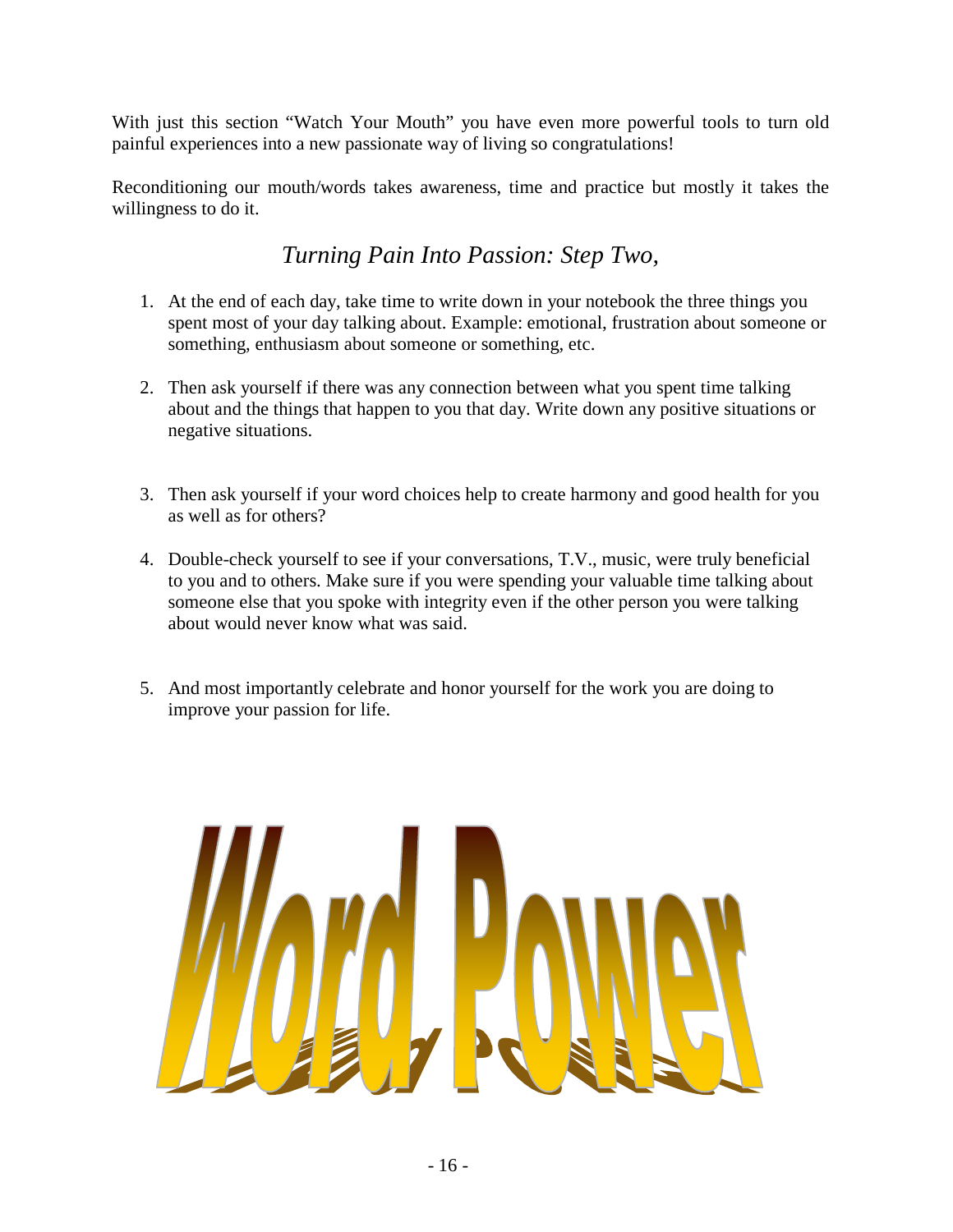

As we talked about in the first section: *Questioning Your Actions,* while children are learning to walk they have no fear of failure or of making mistakes, they are not ashamed to fall down and to get back up. Even though small children get frustration trying to figure things out they don't however blame themselves when they fail, instead they try again and again and eventually they master the task. They are not concerned with what people think of them nor do they conceive the idea of being embarrassed. Instead most young children grow stronger, become smarter, and more ambitious in the process from learning to crawl, to walking and there is no stopping a child once they learn to run! Children don't limit themselves from trying something new because they aren't concerned with doing is right or wrong. But as adults we know we have to teach children to understand they have limitations. Unfortunately most of our parents taught us our limitations by instilling fear of physical pain to keep us from running in front of a car, touching a hot stove, getting to close to the side of the pool or whatever it was that could possible harm us. It was our parents or guardians job to teach us about limitations and consequences. The fear they instilled in us usually derived from the fear their parents or guardians instilled in them and so on and so forth.

Fear of failure or making a mistakes, being ashamed of yourself, being embarrassed of something you did, is learned behaviors. Somewhere along the line, we learn to be ashamed of making mistakes and learned to take it personal. Soon we began to focus more on the errors we made instead of the positive learning experience we gained.

A South African proverb teaches us: *"Don't look where you fell; look where you tripped."*

As adults we have to take a look at our fears and limitations from a much different perspective, we know better than to touch a hot stove or to step in front of a moving car. We need to take an honest inventory of our fears and what kinds of limitations do they instill in our lives today. We need to look at our fears and decide if they are actually our own fears or are they fears instilled from old circumstances long before we could make our own rational decisions.

#### *Do we truly have limitations or are they just part of our limited thinking?*

"The fishermen know that the sea is dangerous and the storm terrible, but they have never found these dangers **sufficient reason** for remaining ashore." Vincent van Gogh (1853-1890)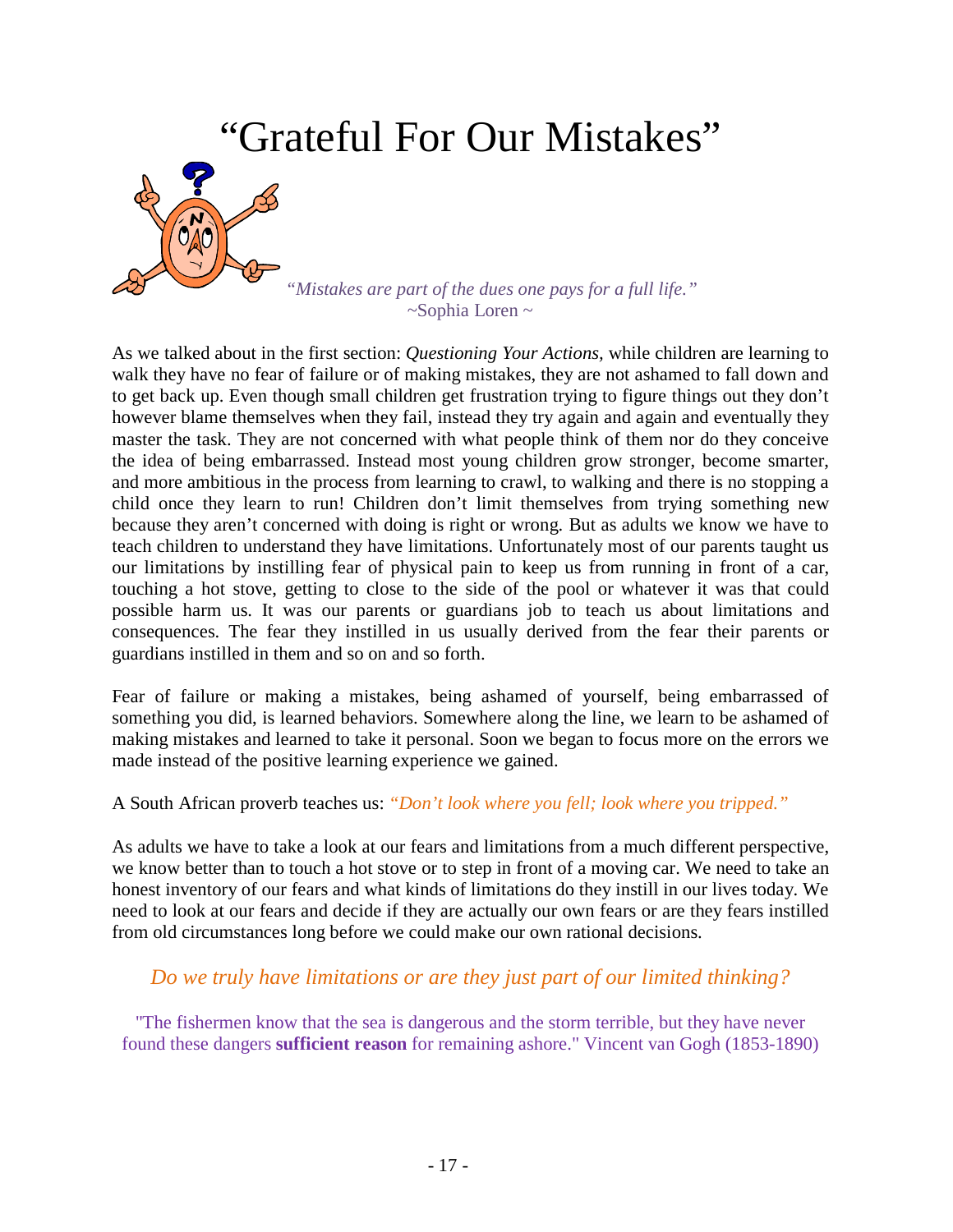In the book: "Building Your Field Of Dreams" by Mary Manin Morrissey she tells a story about eight men that go golfing. They brake up into two groups of four. The first four men finish their round of golf and return to the clubhouse to wait for the others. So much time past that the first four men began to worry something may have happened to the other four golfers. The men waited a few more minutes and finally here comes three men from the second group. These three men are just a total wreck. A man from the first foursome asked, "My gosh what happened to you guys?" One man responded, "Oh it was just awful. On the second hole Harry had a heart attack. After that, it was hit the ball and drag Harry….hit the ball and drag Harry. The only good thing was Harry was a horrible golfer.

So who or what is your Harry? We all have a Harry we drag around with us throughout our lives slowing us down causing us to play the life game poorly. Harry is our deadweight, something we don't need to carry around with us but we are afraid to let go of. Just like in the story, instead of addressing the issue that Harry had a heart attack and taking care of what needed to be done they continued to play the game even though Harry was literally deadweight. The only good news was Harry was horrible golfer; however Harry had enough fortitude to show up to play the game anyway-at least he died trying.

Making mistakes in life can be painful but never trying something new or stepping out of your comfort zone is more painful. How we choose to deal with the pain is up to us. Making mistakes can also be a huge blessing as long as you remember to focus on the positive learning experience you gained.

Stop dragging around Harry; let go of limited thoughts. Making mistakes are part of life but turning them into a blessing is a choice. Always show-up to play life's game but don't carry around deadweight.

### Turning Pain Into Passion: Step Three,

- 1. In your notebook this week write down anything you considered a mistake.
- 2. Next rate each mistake from 1-10, (10 being very bad) based on the answer to the following questions.

How important is this to me? How important is this to other people? How important will this be in 5 years?

- 3. Write down all the positive learning experience you gained from this.
- 4. Write down what a blessing this experience has become.
- 5. On a separate piece of paper write a brief note explaining the mistake and turn the paper over and write in big letters HARRY and take the paper tear it up and through it away.
- 6. Say out loud, "Mistakes are a blessing because it means I am taking chances and living my life with more passion. I learn from my mistakes and move on."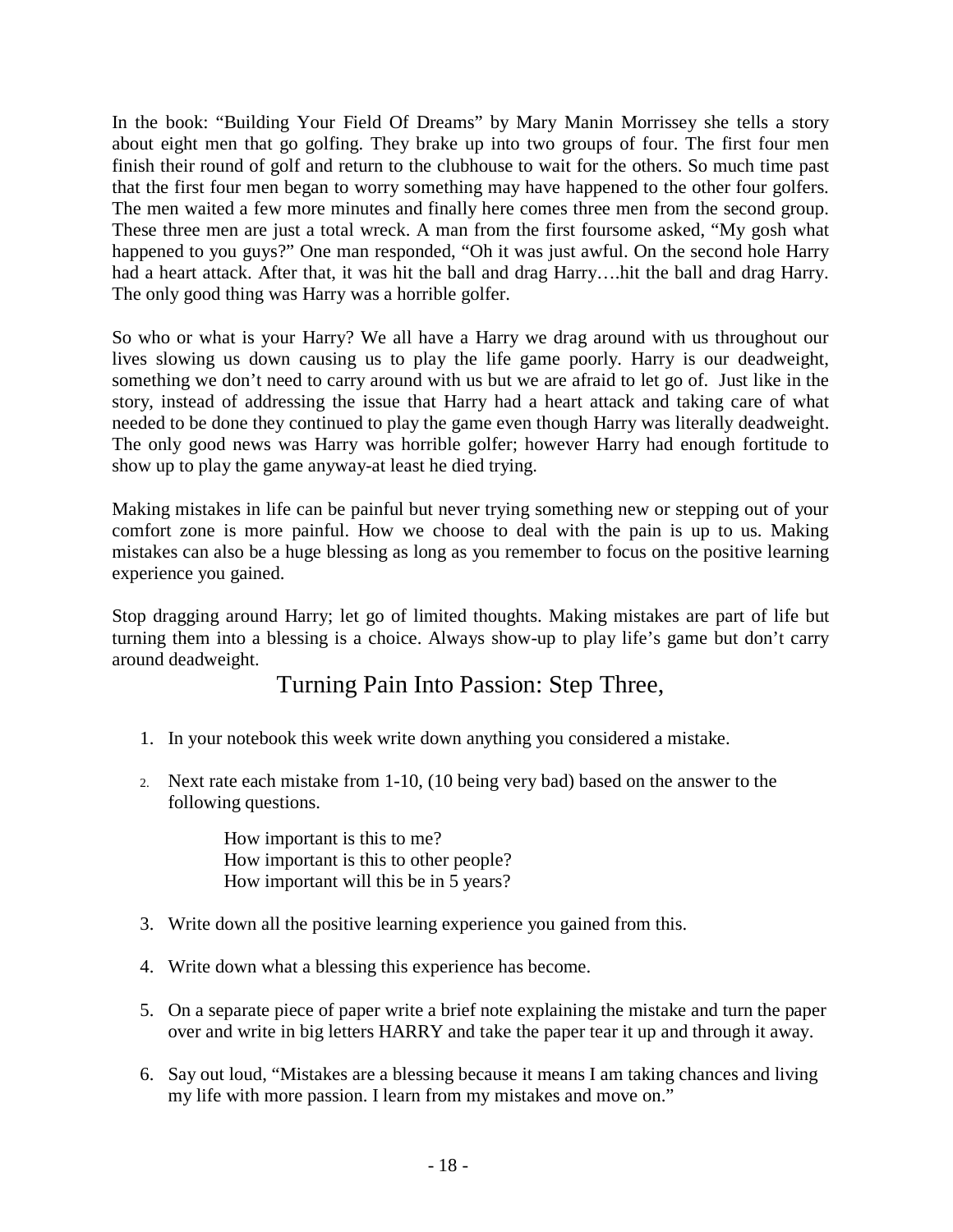

 "A grateful mind is a great mind which eventually attracts to itself great things"  $\sim$  Plato  $\sim$ 

I have worked in the building industry for the better part of eighteen years. The motto for most new Homebuilders has always been, LOCATION, LOCATION, LOCATION! The location of the land being developed drives sales, the more desirable the location the higher the demand from the buyers.

In our everyday life we can use the same example with GRATITUDE, GRATITUE, GRATITUDE. The more we develop an attitude of gratitude for everything in our life the more desirable our lives become. The more we are grateful for the things in our lives the more we have to be grateful for.

Gratitude is also a learned behavior. We have to recognize an experience and consciously be grateful for it or we may miss our blessing completely. We must discipline our conscious mind to be grateful for everything in life until it becomes an automatic response from our unconscious mind. When we focus our thoughts on appreciation we are consciously choosing to see good in our life, creating more and more good everywhere we look.

Now we are all aware that some days seem just down right rotten and nothing at all seems to go our way. Those are the days we need to make sure to increase our conscious awareness of what is good in our life and stay focused. For those really challenging days we may have to start off by just reminding ourselves that we are grateful to be a live and we are a special gift from God and that in its self is really terrific!

Over time this practice of appreciation and gratitude is a powerful force and soon you will begin to see the good in everything and everyone.

Over time the practice of appreciation and being grateful will move into an automatic response through your unconscious mind and before long not only will you remember to look for the good in everything but you will begin to feel the goodness, the passion, the love, and the peace in everything. Remember there are many, many positive emotions/feelings to experience in our daily lives. We no longer feel just good or bad but now we are empowered to express ourselves with, joy, love and passion for life!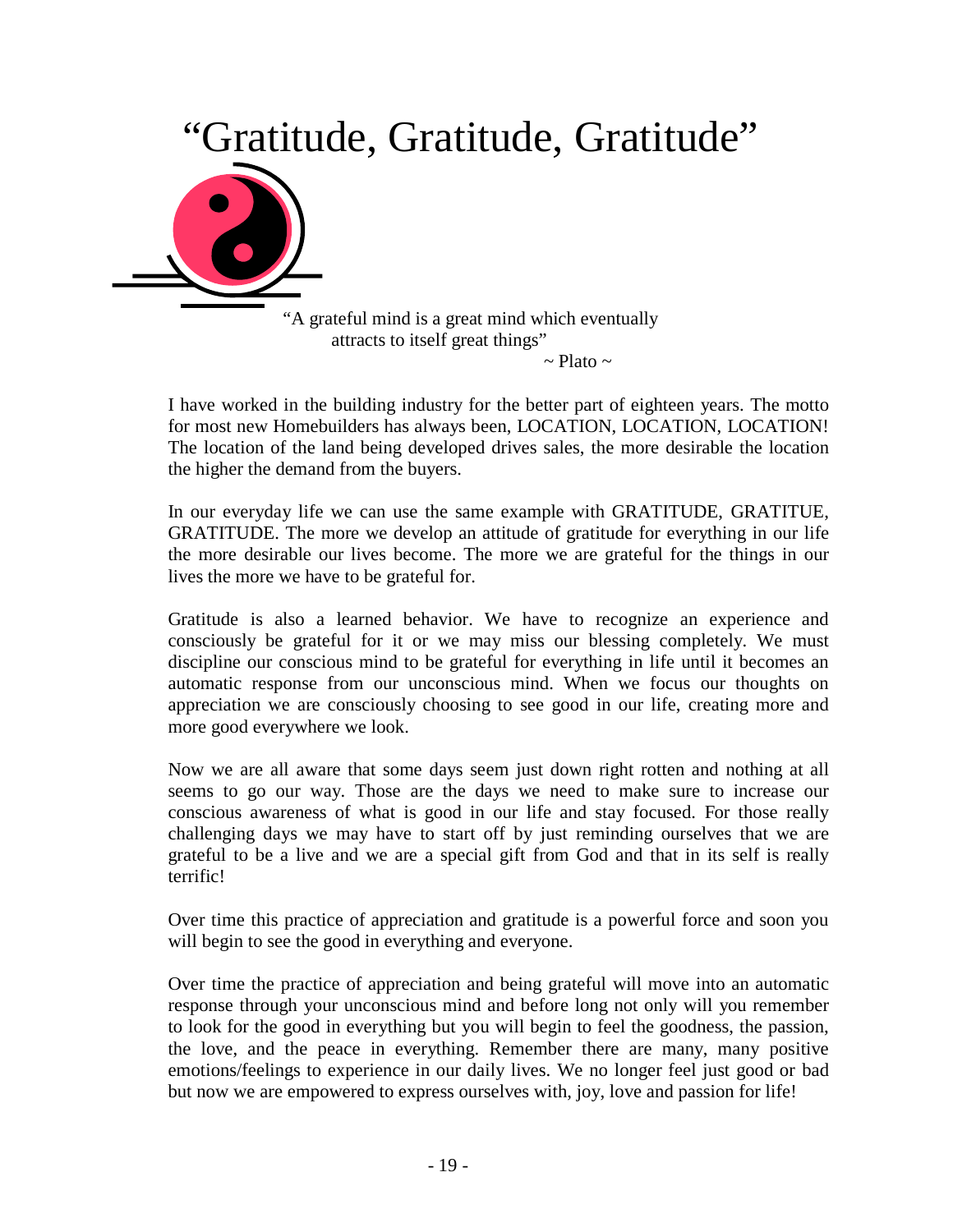"I was discouraged because the holes on the soles of my shoes made it difficult to walk but as I began to be grateful for my feet I suddenly realized God had already given me wings to fly!"

~Sharmyn McGraw~

*Don't miss your blessing.*



- 1. Every morning write down at the very LEAST three things you are grateful for.
- 2. Everyday at least three times a day, stop and FEEL grateful, joy, peace, love. You don't have to think of any particular situation just dream about it and feel it deep in your soul. Laugh and sing with enthusiasm over absolutely nothing!
- 3. Throughout the day remind yourself to tell others in your life how much you appreciate them. When someone says to you, "How you are?" Remember to say, "Grateful-thank you for asking!" Say it like you mean it EVEN if in the beginning you don't feel very grateful for anything, because remember first it is a conscious thought but eventually it will become an unconscious feeling.
- 4. And at the end of EVERYDAY write down everything and anything that you appreciated about someone or something and all the things you are grateful for in your wonderful life. Fall asleep to thoughts filled with joy, love, peace and your dreams will become your reality.

In Wayne Dyers book: "The Power of Intention" he includes Anthony de Mello's observation in *One Minute Wisdom*:

"Why is everyone here so happy except me?" "Because they have learned to see goodness and beauty everywhere," said the Master.

"Why don't I see goodness and beauty everywhere?" "Because you cannot see outside of you what you fail to see inside."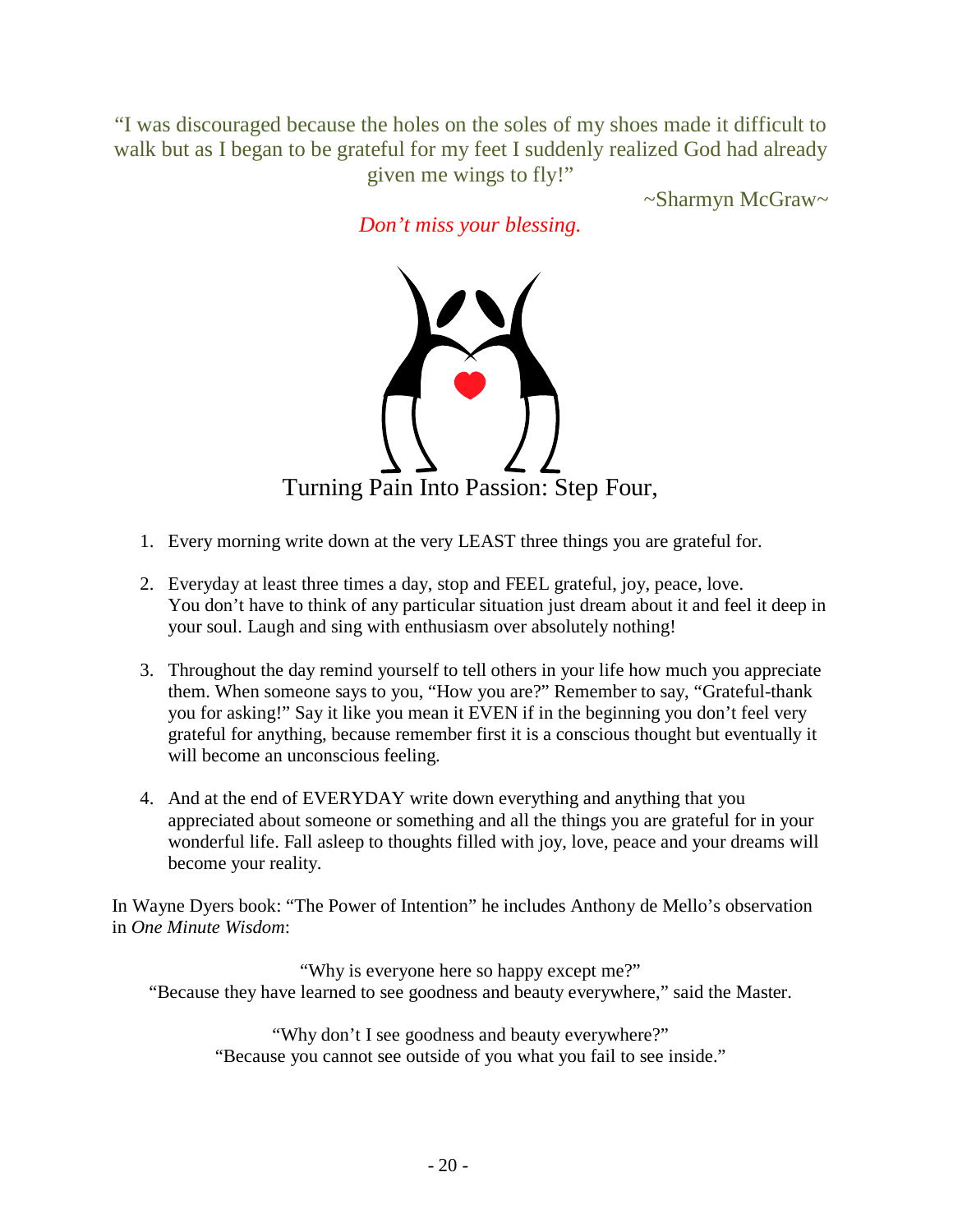

## Breaking Through!

# Congratulations!

At seventeen years old I was officially labeled severely dyslexic. Dyslexia at the time was the best diagnosis doctors could give me for what they called my learning disability. For years I had gotten in trouble at school for bad grades, not paying attention, not participating, and the worst was being told I just didn't care or I would do better. But I did care, I cared a lot but reading, writing, spelling and math just didn't make sense to me at the time. Art and Physical education were the only two subjects I aced other wise at best I could pull off a low C but often I received D's and even a few F's. And in those days there wasn't much to offer a person that learned differently than other students other than putting them in special educational classes that were good for nothing, in my opinion. Elementary school and college were both extremely challenging for me, so I focused on what I did best: My Art!

Since my recovery from Cushing's disease I have been blessed with many wonderful opportunities to serve others and to make a powerful and positive impact for those suffering with a pituitary disorder. However my biggest challenge was overcoming my fear of writing and spelling because I had also labeled myself dyslexic therefore I would NEVER write anything someone else would read. And remember not everyone had or has a computer with spell check. I would not leave someone a note or write a note in a card, I would literally get sick to my stomach if I was asked at work to write a letter. But as I started getting more involved with pituitary disorders I realized I had to write letters, e-mails, articles, etc. to help more people. Soon my passion for helping others became stronger than my fear of writing and that's when I reevaluated my fear. I had used dyslexia as an excuse for not doing many, many things in my life for so many years I had to look back and see if it were actually true or not?

Looking back over the years I realized most of my inability to learn was not due to me having a learning disability but it was partly from poor schooling and mostly because of my home life.